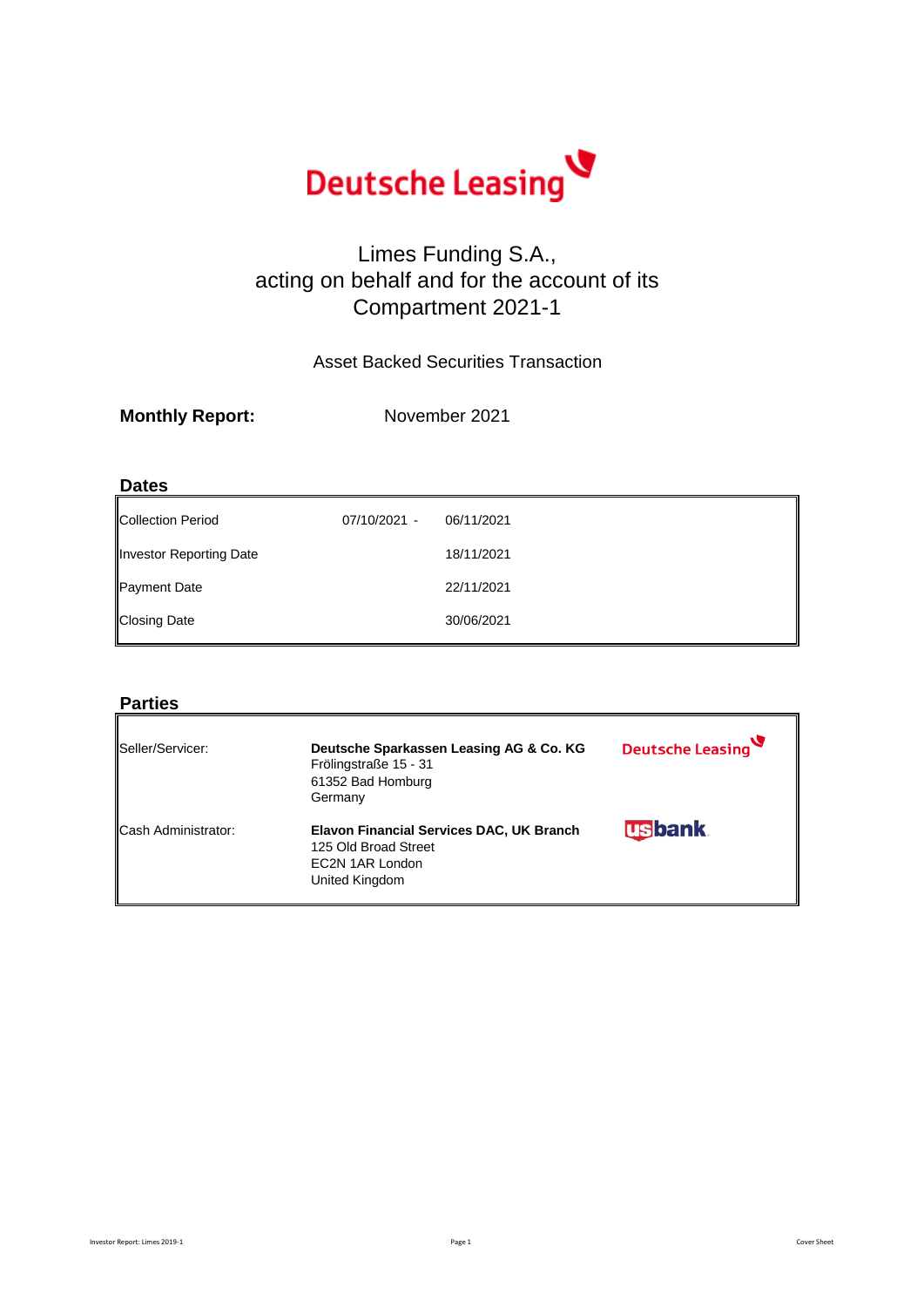Investor Reporting Date: 18 November 2021 Payment Date: 22 November 2021 Monthly Collection Period: 07 October 2021 - 06 November 2021 Interest Period: 22 October 2021 - 22 November 2021 Period Number: 5

## **Table of Contents**

| Parties                      | Go to ' Parties'              |
|------------------------------|-------------------------------|
| <b>Counterparty History</b>  | Go to 'Counterparty History'  |
| <b>Dates</b>                 | Go to 'Dates'                 |
| <b>Counterparty Ratings</b>  | Go to 'Counterparty Ratings'  |
| Notes                        | Go to 'Notes'                 |
| <b>Ilssuer Accounts</b>      | Go to 'Issuer Accounts'       |
| Swap                         | Go to 'Swap'                  |
| <b>ADA &amp; PoP</b>         | Go to 'ADA & PoP'             |
| Risk Retention               | Go to 'Risk Retention'        |
| <b>Collection Report</b>     | Go to 'Collection Report'     |
| Performance                  | Go to 'Performance'           |
| <b>Amortisation Schedule</b> | Go to 'Amortisation Schedule' |
| <b>Stratification Tables</b> | Go to 'Stratification Tables' |
| Glossary                     | Go to 'Glossary'              |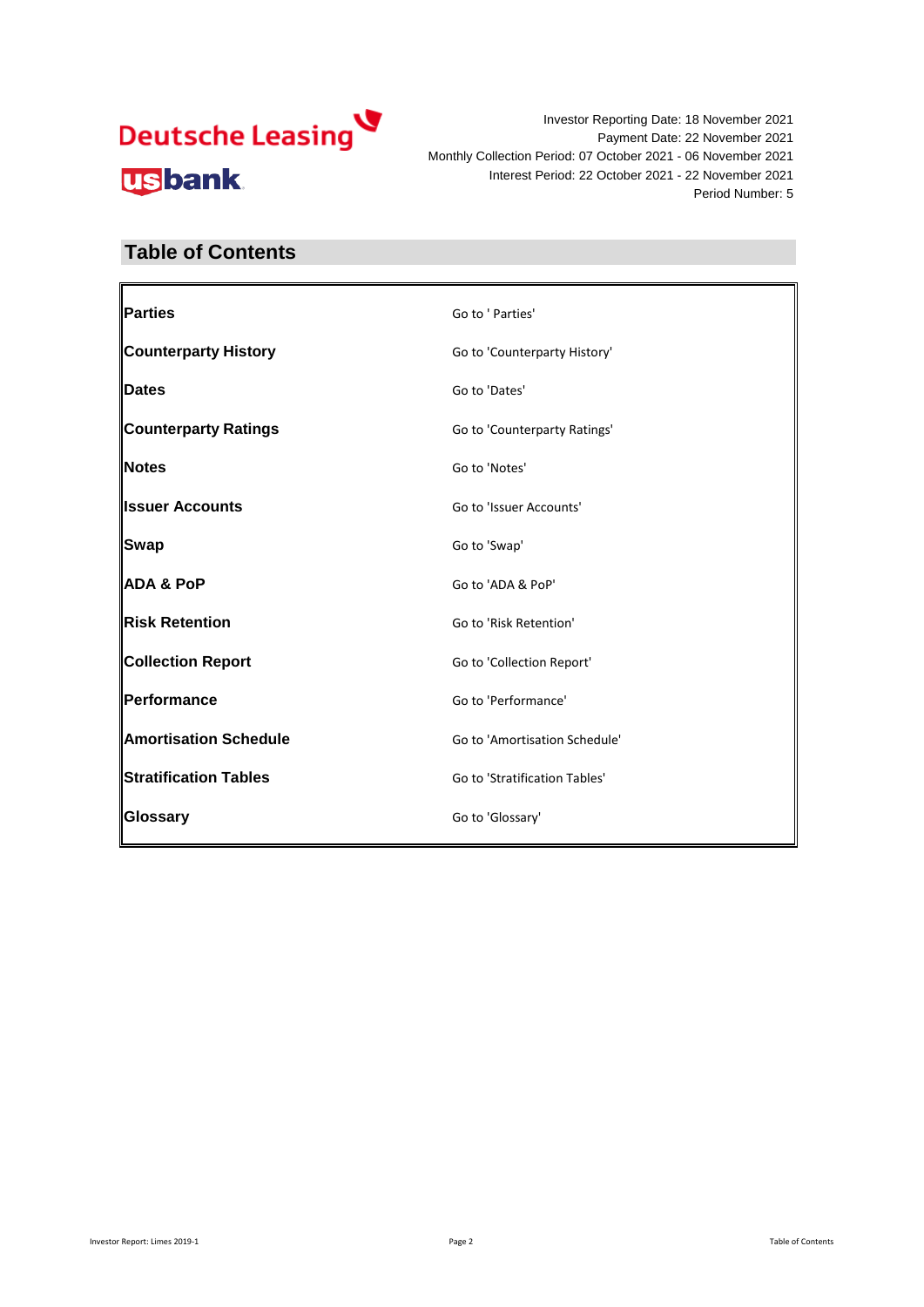

### **Transaction Parties**

| Issuer                                                        | Limes Funding S.A., acting on behalf and for<br>the account of its Compartment Limes 2019-1<br>6, Rue Eugène Ruppert<br>2453 Luxembourg<br>Luxembourg<br>LU-LimesFunding@Intertrustgroup.com<br>+352 26 449993 |
|---------------------------------------------------------------|----------------------------------------------------------------------------------------------------------------------------------------------------------------------------------------------------------------|
| Seller / Servicer /<br>Subordinated Lender                    | Deutsche Sparkassen Leasing AG & Co. KG<br>Frölingstraße 15 - 31<br>61352 Bad Homburg<br>Germany<br>ruediger.moll@deutsche-leasing.com<br>+49 6172 88-1383                                                     |
| Corporate Services Provider /<br>Back-up Servicer Facilitator | Intertrust (Luxembourg) S.a.r.l.<br>6 Rue Eugène Ruppert<br>2453 Luxembourg<br>Luxembourg<br>LU-LimesFunding@Intertrustgroup.com<br>+352 26 449993                                                             |
| Swap Counterparty                                             | DZ Bank AG<br>Platz der Republik<br>60325 Frankfurt am Main<br>Germany<br>tom.oelrich@dzbank.de<br>+49 69 7447 4341                                                                                            |
| Trustee                                                       | <b>Intertrust Trustees GmbH</b><br>Eschersheimer Landstraße 14<br>60322 Frankfurt am Main<br>Federal Republic of Germany<br>Frankfurt@intertrustgroup.com<br>+49 69 64350 8913                                 |
| Data Trustee                                                  | Data Custody Agent Services B.V.<br>Prins Bernhardplein 200<br>1097 JB Amsterdam<br>Netherlands<br>cmsstructuring@intertrustgroup.com                                                                          |
| Account Bank / Paying Agent /<br>Interest Determination Agent | <b>Elavon Financial Services DAC</b><br>Block F1, Cherrywood Business Park<br>Cherrywood, Dublin 18<br>D18 W2X7 Ireland<br>Dublin.mbs@usbank.com / mbs.erg.london@usbank.com<br>+44 207 330 2144               |
| Registrar                                                     | <b>Elavon Financial Services DAC</b><br>Block F1, Cherrywood Business Park<br>Cherrywood, Dublin 18<br>D18 W2X7 Ireland<br>MBS.ERG.London@USBank.com<br>+44 207 330 2000                                       |
| Cash Administrator                                            | U.S. Bank Global Corporate Trust Limited<br>125 Old Broad Street<br>EC2N 1AR London<br>United Kingdom<br>Dublin.mbs@usbank.com / mbs.erg.london@usbank.com<br>+44 207 330 2144                                 |
| Rating Agency                                                 | Fitch Ratings - a branch of Fitch Ratings Ireland Limited<br>Neue Mainzer Straße 46-50<br>60311 Frankfurt am Main<br>Germany<br>abssurveillance@fitchratings.com                                               |
| Rating Agency                                                 | S&P Global Ratings Europe Limited (Niederlassung Deutschland)<br>OpernTurm<br>Bockenheimer Landstraße 2<br>60306 Frankfurt am Main<br>Germany<br>ABSEuropeanSurveillance@standardandpoors.com                  |
| Arranger /<br>Joint Lead Manager                              | Société Générale S.A.<br>29 Boulevard Haussmann<br>75009 Paris<br>France<br>jan.groesser@sgcib.com<br>+49 69 7174 225                                                                                          |
| Joint Lead Manager                                            | <b>Bayerische Landesbank</b><br>Brienner Straße 18<br>80333 Munich<br>Federal Republic of Germany<br>Marc.Wolf@bayernlb.co.uk                                                                                  |
| Manager                                                       | DZ Bank AG<br>Platz der Republik<br>60325 Frankfurt am Main<br>Germany<br>tom.oelrich@dzbank.de                                                                                                                |
| Manager                                                       | Landesbank Baden-Württemberg<br>Am Hauptbahnhof 2<br>70173 Stuttgart<br>Germany<br>Juergen.Groth@lbbw.de<br>+49 711 12749721                                                                                   |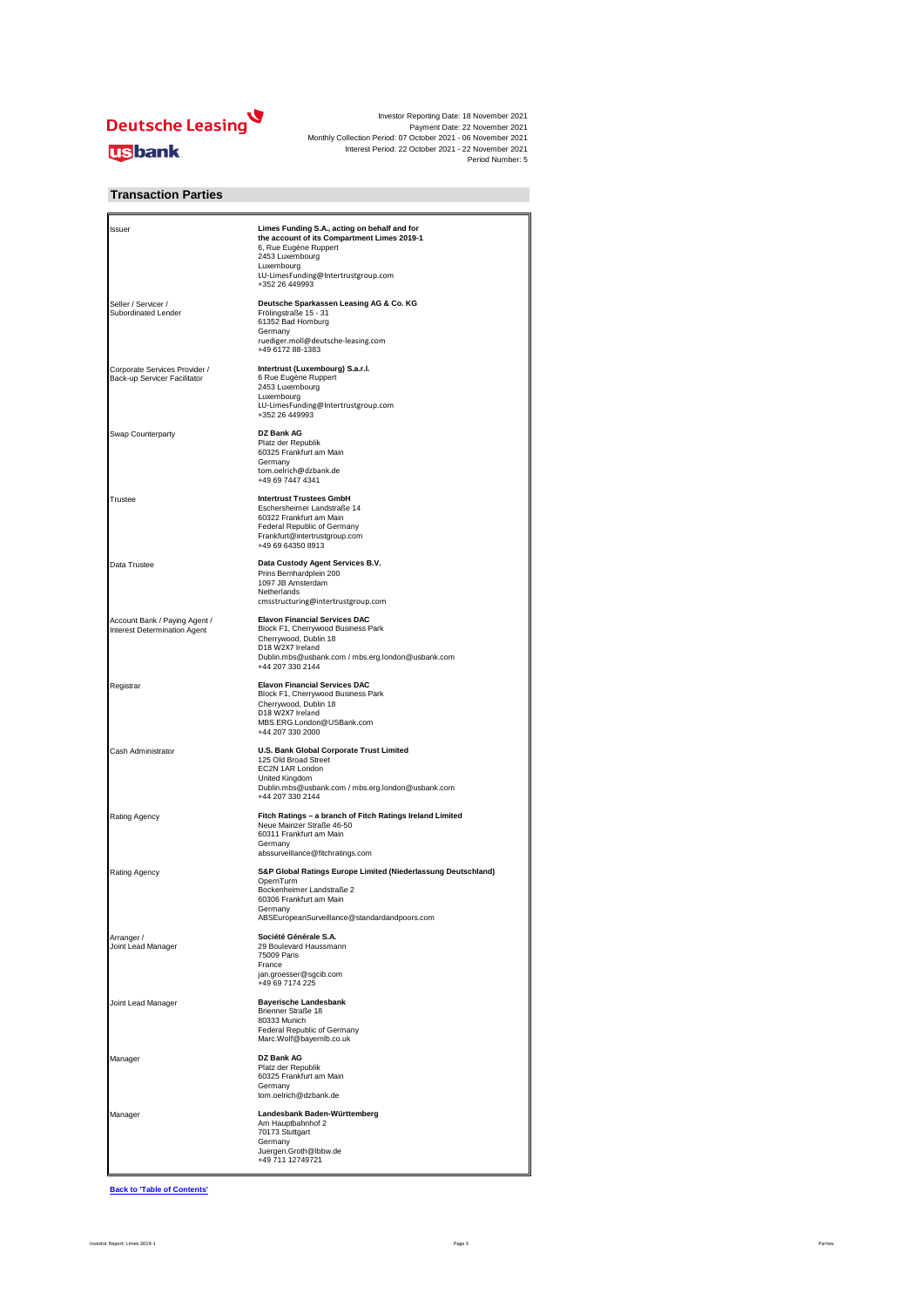

### **Counterparty History**

|  | Reason | Date of replacement | <b>Capacity of Transaction</b><br>Party |
|--|--------|---------------------|-----------------------------------------|
|  |        |                     |                                         |
|  |        |                     |                                         |
|  |        |                     |                                         |
|  |        |                     |                                         |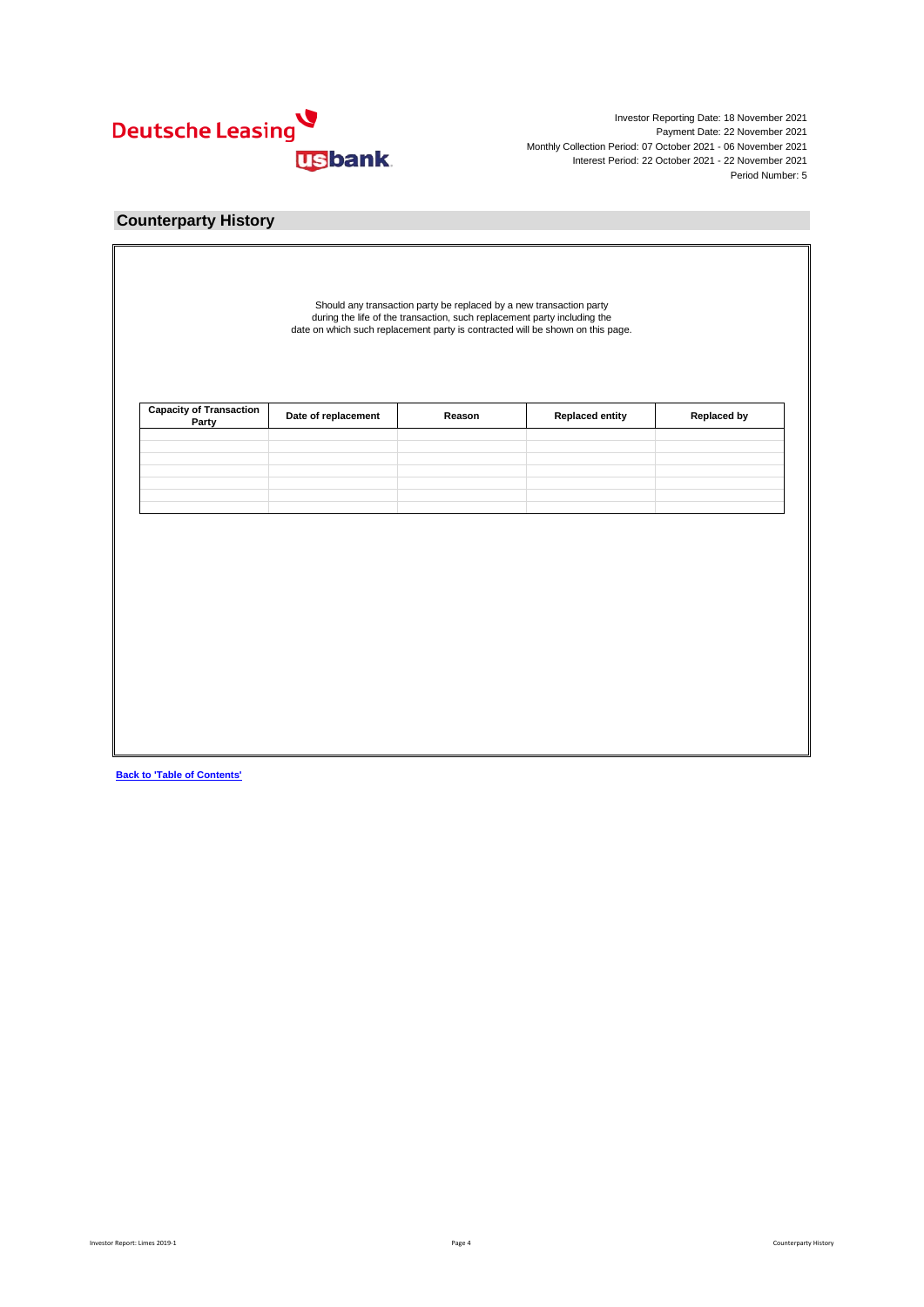

### **Dates**

| Initial Cut-Off Date                    | 07/06/2021 |            |      |
|-----------------------------------------|------------|------------|------|
| <b>Closing Date</b>                     | 30/06/2021 |            |      |
| <b>Final Maturity Date</b>              | 22/09/2030 |            |      |
|                                         |            |            | Days |
| Collection Period (from incl. to incl.) | 07/10/2021 | 06/11/2021 | 31   |
| Interest Period (from incl. to excl.)   | 22/10/2021 | 22/11/2021 | 31   |
|                                         |            |            |      |
| <b>Reporting Period</b>                 | 5          |            |      |
| Interest Determination Date             | 18/10/2021 |            |      |
| Cut-Off Date                            | 06/11/2021 |            |      |
| <b>Investor Reporting Date</b>          | 18/11/2021 |            |      |
| <b>Payment Date</b>                     | 22/11/2021 |            |      |
|                                         |            |            |      |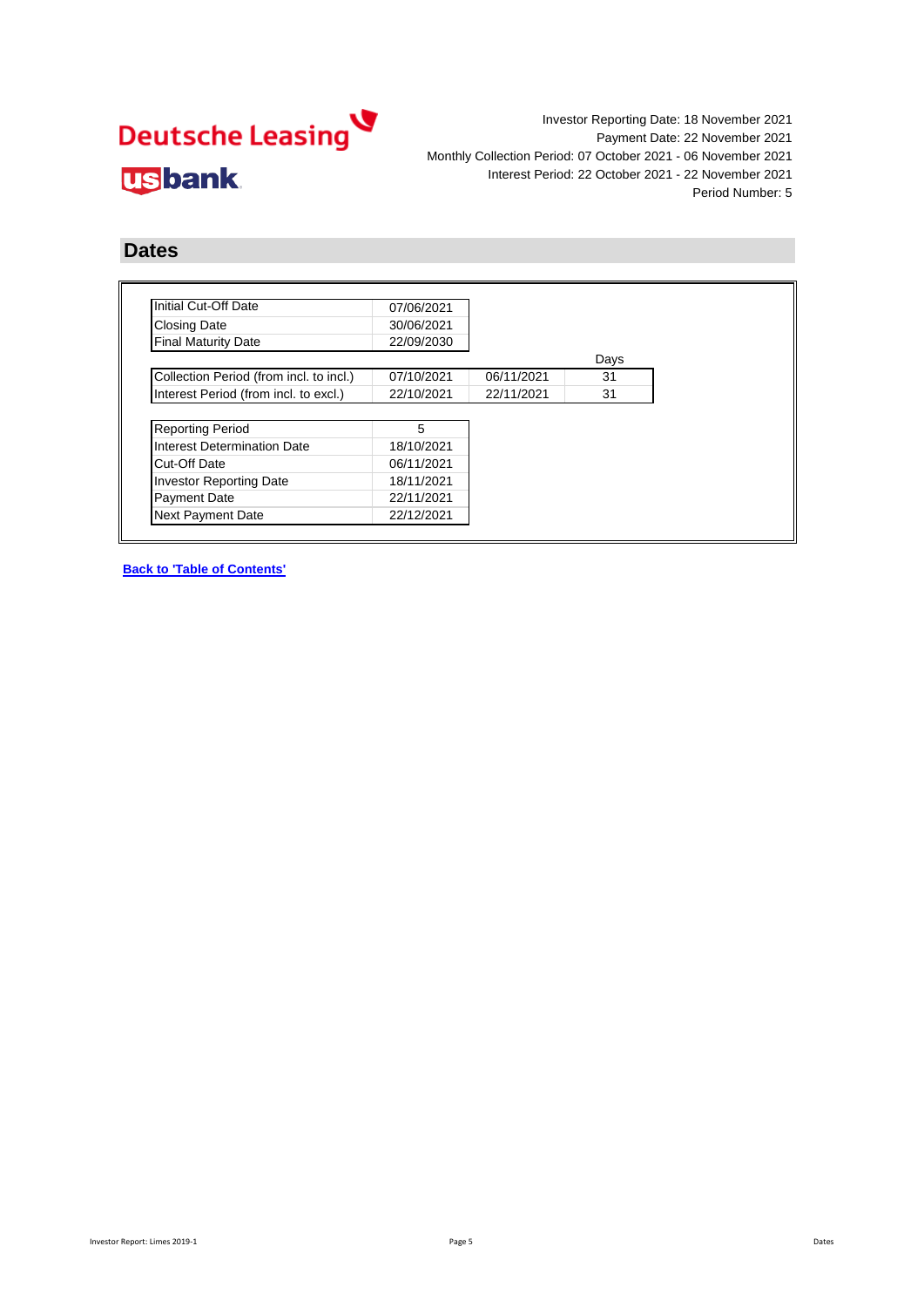### **Counterparty Ratings**

|                          |                                          |                                           | Fitch |                |              |         | S&P                                             |          |    |         |                    |                                        |
|--------------------------|------------------------------------------|-------------------------------------------|-------|----------------|--------------|---------|-------------------------------------------------|----------|----|---------|--------------------|----------------------------------------|
|                          |                                          | Current                                   |       | Required       |              | Current |                                                 | Required |    | Trigger | Event              | Consequence                            |
|                          |                                          | short-term long-term short-term long-term |       |                |              |         | short-term   long-term   short-term   long-term |          |    | Breach? |                    |                                        |
|                          |                                          |                                           |       |                |              |         |                                                 |          |    |         |                    |                                        |
| <b>Account Bank</b>      | Elavon Financial Services DAC, UK Branch | $F1+$                                     | AA-   | F <sub>1</sub> | $\mathsf{A}$ | $A-1+$  | AA-                                             |          |    | No      | Replacement        | Account Bank must be replaced          |
|                          |                                          |                                           |       |                |              |         |                                                 |          |    |         |                    |                                        |
| <b>Swap Counterparty</b> | DZ Bank                                  | $F1+$                                     | AA-   | F <sub>1</sub> | A            | $A-1$   | $A+$                                            |          | А- | No      | Collateral posting | Swap Counterparty must post collateral |
| <b>Swap Counterparty</b> | DZ Bank                                  | $F1+$                                     | AA-   | F <sub>3</sub> | BBB-         | $A-1$   | $A+$                                            |          | А- | No      | Replacement        | Swap Counterparty must be replaced     |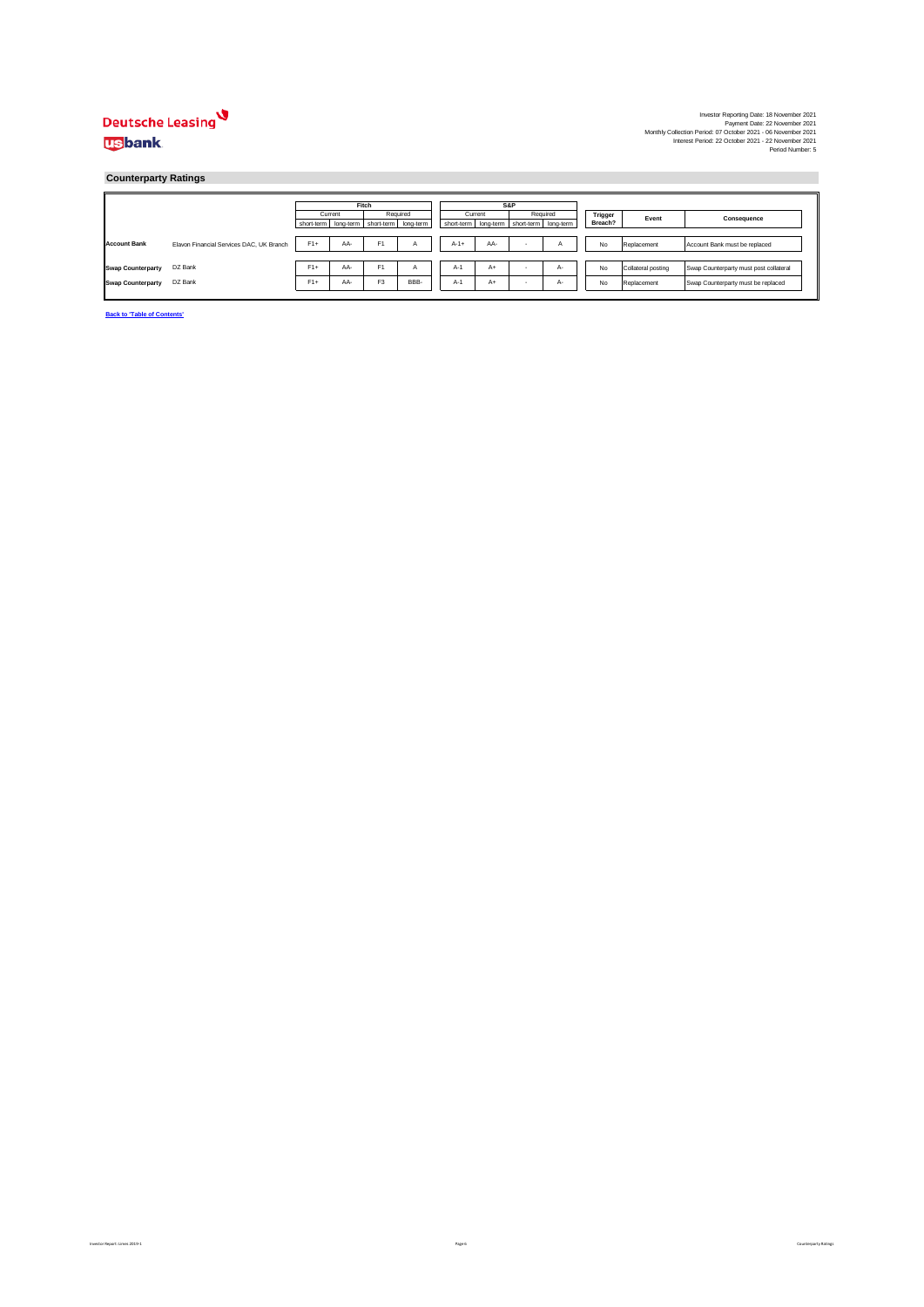Investor Reporting Date: 18 November 2021 Payment Date: 22 November 2021 Monthly Collection Period: 07 October 2021 - 06 November 2021 Interest Period: 22 October 2021 - 22 November 2021 Period Number: 5

**Notes**

|                                                                       | <b>Class A Notes</b>     | <b>Class B Notes</b> | Subordinated Loan |
|-----------------------------------------------------------------------|--------------------------|----------------------|-------------------|
| Rating at Closing - Fitch                                             | AAA                      | not rated            | not rated         |
| Rating at Closing - S&P                                               | AAA                      | not rated            | not rated         |
| <b>Final Maturity Date</b>                                            | 22/09/2030               | 22/09/2030           | 22/09/2030        |
| <b>ISIN</b>                                                           | XS2349275235             | n.a.                 | n.a.              |
| Common Code                                                           | 234927523                | n.a.                 | n.a.              |
| Aggregate Outstanding Note Principal Amount (at Closing)              | 588,200,000              | 61,800,000.00        | 3.250.000.00      |
| Number of Notes                                                       | 5.882                    | $\mathbf{1}$         | n.a.              |
| Denomination                                                          | 100.000                  | n.a.                 | n.a.              |
| Coupon Type                                                           | Floating                 | Fixed                | Fixed             |
| Index Rate                                                            | 1 month Euribor          |                      |                   |
| Margin                                                                | 0.70%                    | 1.00%                | 1.50%             |
| Coupon                                                                | 1 month Euribor $+0.70%$ | 1.00%                | 1.50%             |
| <b>Issue Price</b>                                                    | 100.842%                 | 100.000%             | n.a.              |
| Day Count Convention                                                  | Act/360                  | Act/360              | Act/360           |
|                                                                       |                          |                      |                   |
| Rating currently - Fitch                                              | AAA                      | not rated            | not rated         |
| Rating currently - S&P                                                | AAA                      | not rated            | not rated         |
| Interest amount due                                                   | 61.172.80                | 53.216.67            | 4.197.92          |
| Interest amount paid                                                  | 61.172.80                | 53.216.67            | 4.197.92          |
| Interest amount paid - per EUR 100,000 denomination                   | 10.40                    | n.a.                 | n.a.              |
| Principal amount paid - per EUR 100,000 denomination                  | 3.594.34                 | n.a.                 | n.a.              |
| Total unpaid interest amount (beginning balance)                      | 0.00                     | 0.00                 | 0.00              |
| Total unpaid interest amount (ending balance)                         | 0.00                     | 0.00                 | 0.00              |
|                                                                       |                          |                      |                   |
| Aggregate Outstanding Note Principal Amount (previous Payment Date)   | 518,753,542.29           | 61,800,000.00        | 3,250,000.00      |
| <b>Principal Payment</b>                                              | 21,141,904.50            | 0.00                 | 0.00              |
| Aggregate Outstanding Note Principal Amount (on current Payment Date) | 497,611,637.79           | 61,800,000.00        | 3,250,000.00      |
| Notes Factor                                                          | 84.60%                   | 100.00%              | n.a.              |
|                                                                       |                          |                      |                   |
| Credit Enhancement (at Closing)                                       | 10.01%                   | 0.50%                | n.a.              |
| Credit Enhancement (on current Payment Date)                          | 11.63%                   | 0.58%                | n.a.              |

On any Payment Date following the Cut-Off Date on which the Aggregate Outstanding Portfolio Principal Amount represents less than 10 per cent of the Aggregate<br>Outstanding Portfolio Principal Amount as of the Initial Cut-O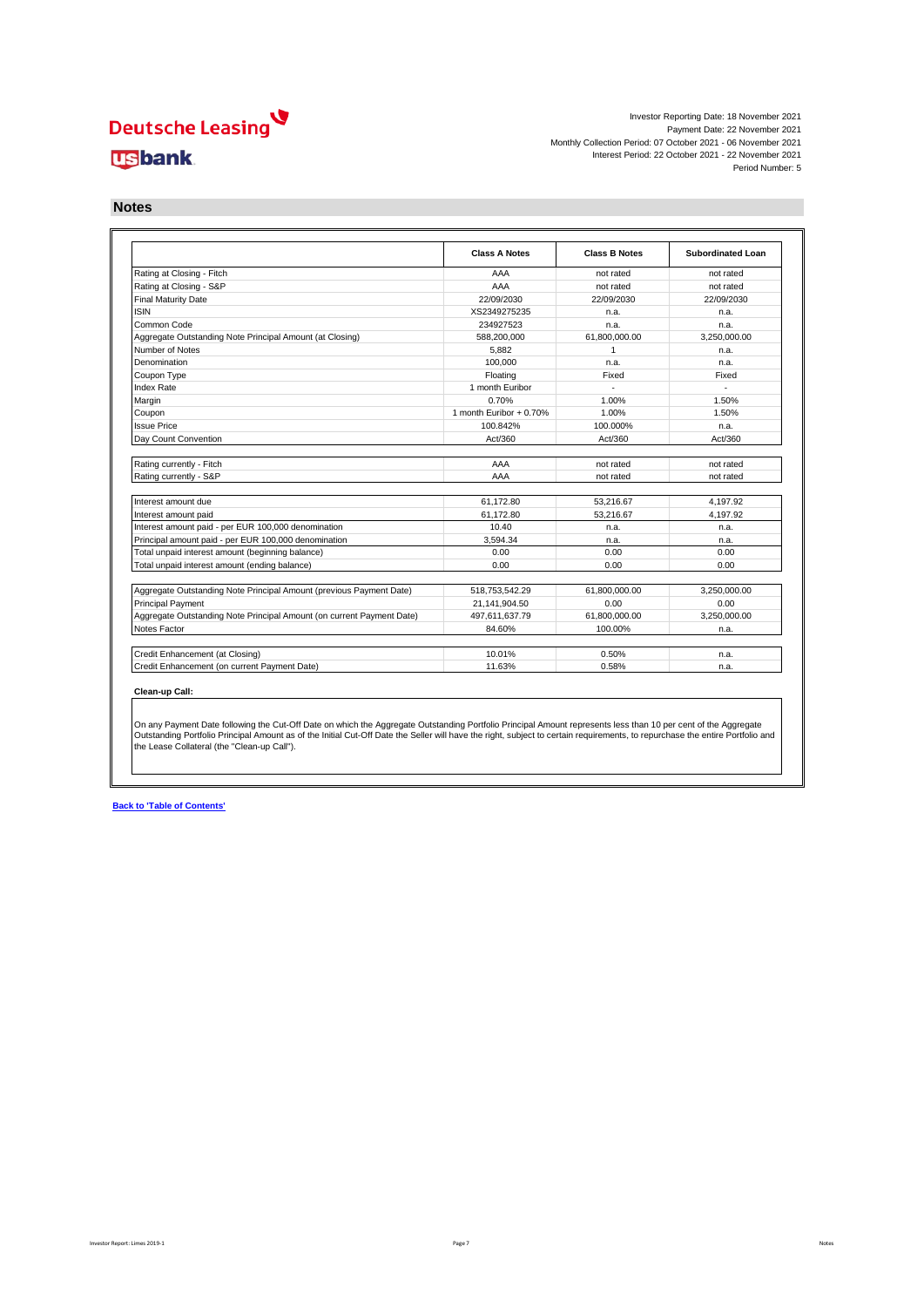

### **Issuer Accounts**

| <b>Distribution Account Ledger</b>                                                   |                |
|--------------------------------------------------------------------------------------|----------------|
| Opening balance (before application of the PoP)                                      | 26,305,517.89  |
| - Amounts paid in the course of the PoP                                              | 26,305,517.89  |
| = Ending balance (after application of the PoP)                                      | 0.00           |
| <b>Liquidity Reserve Account Ledger</b>                                              |                |
| Liquidity Reserve Required Amount (previous Payment Date)                            | 3,250,000.00   |
| Liquidity Reserve Required Amount (current Payment Date)                             | 3,250,000.00   |
| Opening balance (before application of the PoP)                                      | 3,250,000.00   |
| - Amounts paid to the Distribution Account Ledger                                    | 3,250,000.00   |
| + Amounts paid back to the Liquidity Reserve Account Ledger in the course of the PoP | 3,250,000.00   |
| = Ending balance (after application of the PoP)                                      | 3,250,000.00   |
|                                                                                      |                |
| <b>Commingling Reserve Account Ledger</b>                                            |                |
| Opening balance (before application of the PoP)                                      | 11,887,607.73  |
| + Amounts paid by Deutsche Leasing to the Commingling Reserve Account Ledger         | 0.00           |
| - Amounts withdrawn to flow into the Available Distribution Amount                   | 0.00           |
| <b>Commingling Reserve Excess Amount</b>                                             | 2,290,872.20   |
| = Ending balance (after application of the PoP)                                      | 9,596,735.53   |
| <b>Swap Cash Collateral Account</b>                                                  |                |
| Opening balance                                                                      | 0.00           |
| - Amounts paid from the Issuer to the Swap Counterparty                              | 0.00           |
| + Amounts received by the Issuer from the Swap Counterparty                          | 0.00           |
| = Ending balance (after application of the PoP)                                      | 0.00           |
|                                                                                      |                |
| <b>Commingling Reserve Required Amount</b>                                           | 9,596,735.53   |
| Scheduled Collections for the following Collection Period                            | 17,307,042.66  |
| 0.25% of the Aggregate Outstanding Portfolio Principal Amount                        | 1,398,529.09   |
| <b>Commingling Reserve Reduction Amount</b>                                          | 9,108,836.22   |
| <b>Commingling Reserve Reduction Amount</b>                                          | 9,108,836.22   |
| (i) Aggregate Outstanding Portfolio Principal Amount                                 | 559,411,637.79 |
| (ii) difference, if positive, of (A) less (B)                                        | 1.63%          |
| (A)                                                                                  | 11.63%         |
| (B) Minimum Class A Credit Enhancement                                               | 10.00%         |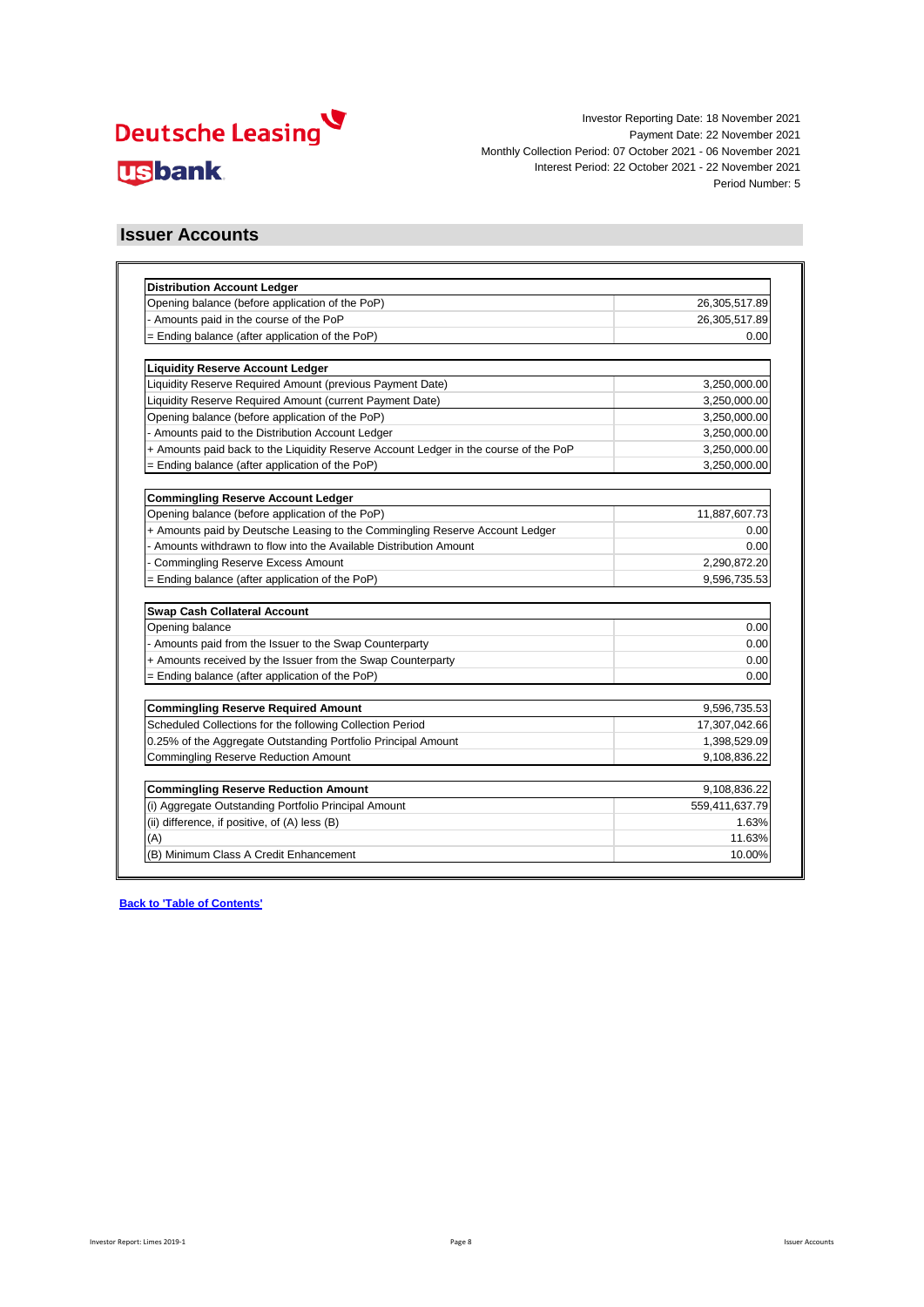

**Swap**

| Swap Notional Amount                   | 518,753,542.29                   |
|----------------------------------------|----------------------------------|
| Swap Rate                              | $-0.4690%$                       |
| Issuer pays to Swap Counterparty       | $-209,504.38$                    |
| Issuer receives from Swap Counterparty | $-251,494.60$                    |
| Net Swap Payment                       | 41,990.22                        |
| Net Swap Receipt                       | 0.00                             |
| <b>Payment Date</b>                    | <b>Swap Notional Amount</b>      |
| Nov-21                                 | 518,753,542.29                   |
| Dec-21                                 | 497,611,637.79                   |
| Jan-22                                 | 481,949,576.03                   |
| Feb-22<br>Mar-22                       | 466,412,008.66<br>450,837,714.78 |
| Apr-22                                 | 435,200,852.54                   |
| May-22                                 | 419,432,341.11                   |
| <b>Jun-22</b>                          | 403,307,252.66                   |
| Jul-22                                 | 387, 301, 157.87                 |
| Aug-22                                 | 371,242,959.76                   |
| Sep-22                                 | 355,465,853.52                   |
| Oct-22<br><b>Nov-22</b>                | 340,181,711.19<br>324,473,715.46 |
| <b>Dec-22</b>                          | 308,968,935.15                   |
| Jan-23                                 | 294,192,152.61                   |
| Feb-23                                 | 279,606,318.15                   |
| Mar-23                                 | 264,705,867.64                   |
| Apr-23                                 | 249,645,319.63                   |
| May-23                                 | 235,775,106.25                   |
| Jun-23<br>Jul-23                       | 221,965,383.40                   |
| Aug-23                                 | 207,948,736.83<br>194,429,551.43 |
| $Sep-23$                               | 180,961,046.70                   |
| $Oct-23$                               | 167,140,425.84                   |
| <b>Nov-23</b>                          | 154,771,385.87                   |
| Dec-23                                 | 142,161,596.93                   |
| Jan-24                                 | 130,446,942.93                   |
| Feb-24                                 | 118,582,119.79                   |
| Mar-24                                 | 107,666,491.28                   |
| Apr-24<br>May-24                       | 96,622,595.18<br>86,218,778.66   |
| Jun-24                                 | 75,814,072.18                    |
| Jul-24                                 | 65,401,513.18                    |
| Aug-24                                 | 55,172,589.89                    |
| Sep-24                                 | 45,968,231.84                    |
| Oct-24                                 | 37,149,491.52                    |
| <b>Nov-24</b>                          | 28,905,319.33                    |
| Dec-24<br>Jan-25                       | 21,131,238.84<br>13,650,132.11   |
| Feb-25                                 | 6,503,433.19                     |
| Mar-25                                 | 0.00                             |
| Apr-25                                 | 0.00                             |
| May-25                                 | 0.00                             |
| Jun-25                                 | 0.00                             |
| Jul-25                                 | 0.00                             |
| Aug-25<br>Sep-25                       | 0.00<br>0.00                     |
| $Oct-25$                               | 0.00                             |
| <b>Nov-25</b>                          | 0.00                             |
| <b>Dec-25</b>                          | 0.00                             |
| $Jan-26$                               | 0.00                             |
| Feb-26                                 | 0.00                             |
| Mar-26                                 | 0.00                             |
| Apr-26                                 | 0.00                             |
| May-26<br>Jun-26                       | 0.00<br>0.00                     |
| Jul-26                                 | 0.00                             |
| Aug-26                                 | 0.00                             |
| $Sep-26$                               | 0.00                             |
| Oct-26                                 | 0.00                             |
|                                        |                                  |
| <b>Nov-26</b>                          | 0.00                             |
| Dec-26                                 | 0.00                             |
| $Jan-27$<br>Feb-27                     | 0.00<br>0.00                     |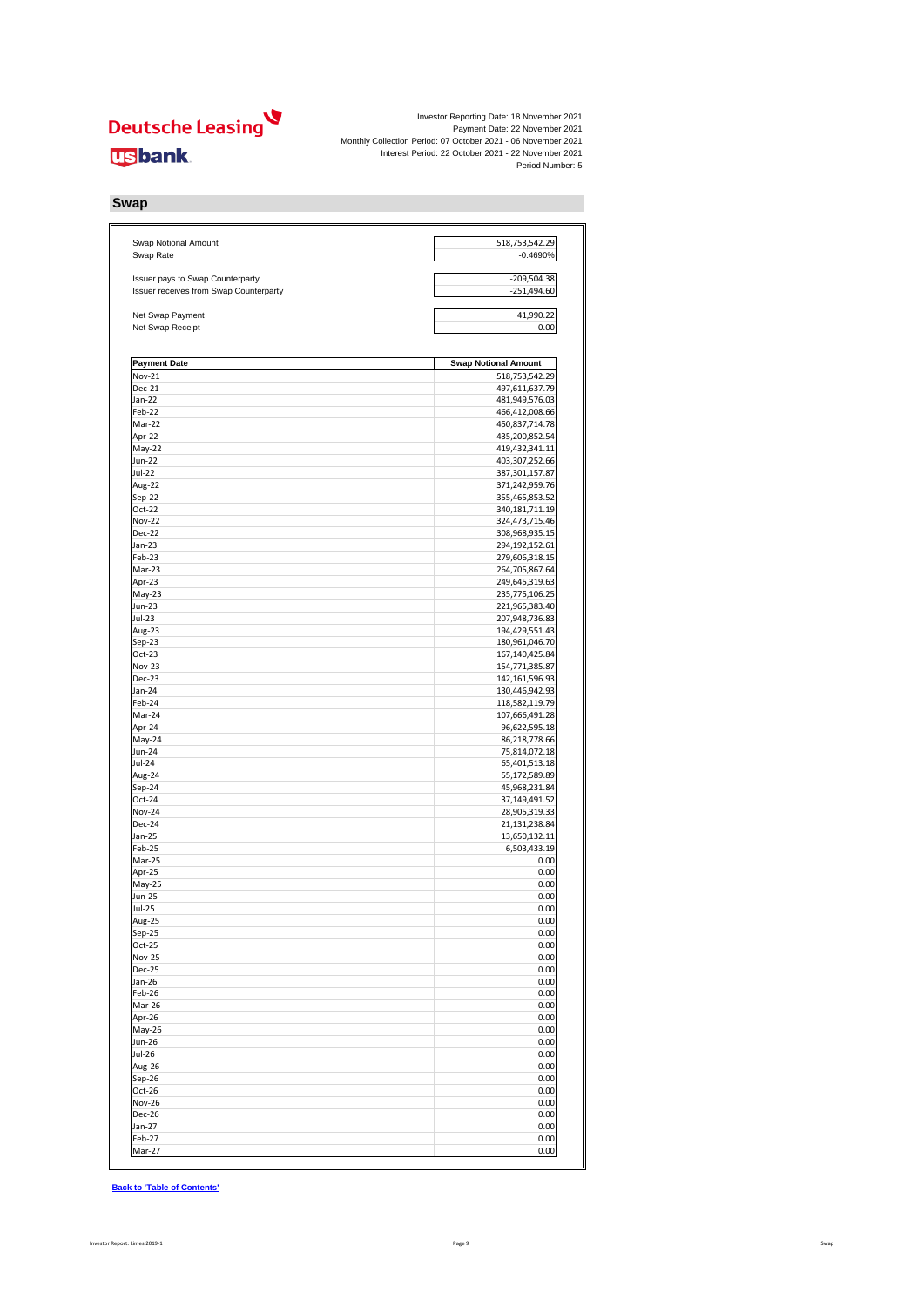# Deutsche Leasing

## **usbank**

| Investor Reporting Date: 18 November 2021                     |
|---------------------------------------------------------------|
| Payment Date: 22 November 2021                                |
| Monthly Collection Period: 07 October 2021 - 06 November 2021 |
| Interest Period: 22 October 2021 - 22 November 2021           |
| Period Number: 5                                              |

### **Available Distribution Amount & Priority of Payments**

| (a) any Collections and Deemed Collections received or collected by the Servicer pursuant to the<br>Receivables Purchase Agreement during the relevant Collection Period immediately preceding<br>such Payment Date                                                                                                 | 23.055.517.89 |
|---------------------------------------------------------------------------------------------------------------------------------------------------------------------------------------------------------------------------------------------------------------------------------------------------------------------|---------------|
| (b) the amount standing to the credit of the Liquidity Reserve Account Ledger                                                                                                                                                                                                                                       | 3.250.000.00  |
| (c) the Net Swap Receipts                                                                                                                                                                                                                                                                                           | 0.00          |
| (d) the Enforcement Proceeds                                                                                                                                                                                                                                                                                        | 0.00          |
| (e) upon the occurrence of a Servicer Termination Event, the amounts standing to the credit of the<br>Commingling Reserve Account Ledger to the extent that the Servicer has, as of the relevant<br>Payment Date, failed to transfer to the Issuer any Collections in relation to the relevant Collection<br>Period | 0.00          |
| (f) any other amounts (if any) standing to the credit of the Distribution Account Ledger                                                                                                                                                                                                                            | 0.00          |
| <b>Available Distribution Amount</b>                                                                                                                                                                                                                                                                                | 26.305.517.89 |

| <b>Principal Redemption</b>                                                      |                |  |  |  |  |  |  |
|----------------------------------------------------------------------------------|----------------|--|--|--|--|--|--|
| Aggregate Outstanding Portfolio Principal Amount                                 | 559.411.637.79 |  |  |  |  |  |  |
| Aggregate Outstanding Note Principal Amount of all Notes (previous Payment Date) | 580.553.542.29 |  |  |  |  |  |  |
| Required Principal Redemption Amount                                             | 21.141.904.50  |  |  |  |  |  |  |
| Class A Principal Redemption Amount                                              | 21.141.904.50  |  |  |  |  |  |  |
| Class B Principal Redemption Amount                                              | 0.00           |  |  |  |  |  |  |
| Subordinated Loan Redemption Amount                                              | 0.00           |  |  |  |  |  |  |

Enforcement Event No

| <b>Pre-Enforcement Priority of Payments</b>                                                                                                                                                                                                                                                                                                                                 | Due           | Paid          | <b>Available Distribution</b><br>Amount remaining | Shortfall |
|-----------------------------------------------------------------------------------------------------------------------------------------------------------------------------------------------------------------------------------------------------------------------------------------------------------------------------------------------------------------------------|---------------|---------------|---------------------------------------------------|-----------|
|                                                                                                                                                                                                                                                                                                                                                                             |               |               | 26.305.517.89                                     |           |
| (a) any due and payable Statutory Claims                                                                                                                                                                                                                                                                                                                                    | 0.00          | 0.00          | 26,305,517.89                                     | 0.00      |
| (b) any due and payable Trustee Expenses                                                                                                                                                                                                                                                                                                                                    | 0.00          | 0.00          | 26,305,517.89                                     | 0.00      |
| (c) any due and payable Administrative Expenses                                                                                                                                                                                                                                                                                                                             | 15.734.46     | 15.734.46     | 26,289,783.43                                     | 0.00      |
| (d) any due and payable Servicing Fee to the Servicer                                                                                                                                                                                                                                                                                                                       | 0.00          | 0.00          | 26.289.783.43                                     | 0.00      |
| (e) any due and payable Net Swap Payments and swap termination payments under the Swap<br>Agreement to the Swap Counterparty (provided that the Swap Counterparty is not the defaulting<br>party (as defined in the Swap Agreement) and there has been no termination of the Swap<br>Agreement (due to a termination event relating to the Swap Counterparty's downgrade)); | 41.990.22     | 41.990.22     | 26,247,793.21                                     | 0.00      |
| (f) any due and payable Class A Interest Amount on the Class A Notes, plus any Interest Shortfall of<br>the Class A Notes                                                                                                                                                                                                                                                   | 61.172.80     | 61.172.80     | 26,186,620.41                                     | 0.00      |
| (q) the Liquidity Reserve Required Amount to the Liquidity Reserve Account Ledger                                                                                                                                                                                                                                                                                           | 3.250.000.00  | 3.250.000.00  | 22.936.620.41                                     | 0.00      |
| (h) the Class A Principal Redemption Amount in respect of the redemption of the Class A Notes<br>until the Aggregate Outstanding Note Principal Amount of the Class A Notes is reduced to zero                                                                                                                                                                              | 21.141.904.50 | 21.141.904.50 | 1,794,715.91                                      | 0.00      |
| (i) any due and payable Class B Interest Amount on the Class B Note, plus any Interest Shortfall of<br>the Class B Note                                                                                                                                                                                                                                                     | 53.216.67     | 53.216.67     | 1,741,499.24                                      | 0.00      |
| (i) the Class B Principal Redemption Amount in respect of the redemption of the Class B Note until<br>the Aggregate Outstanding Note Principal Amount of the Class B Note is reduced to zero                                                                                                                                                                                | 0.00          | 0.00          | 1,741,499.24                                      | 0.00      |
| (k) in or towards payment of the Subordinated Swap Amount                                                                                                                                                                                                                                                                                                                   | 0.00          | 0.00          | 1.741.499.24                                      | 0.00      |
| (I) any due and payable Subordinated Loan Interest, including any Subordinated Loan Interest<br>Shortfall Amount                                                                                                                                                                                                                                                            | 4.197.92      | 4.197.92      | 1,737,301.32                                      | 0.00      |
| (m) the Subordinated Loan Redemption Amount in respect of the redemption of the Subordinated<br>Loan until the Subordinated Loan is reduced to zero                                                                                                                                                                                                                         | 0.00          | 0.00          | 1,737,301.32                                      | 0.00      |
| (n) any Excess Value to the Seller                                                                                                                                                                                                                                                                                                                                          | 1.737.301.32  | 1.737.301.32  | 0.00                                              | 0.00      |

Sum of payments: 26,305,517.89

| <b>Post-Enforcement Priority of Payments</b>                                                                                                                                                                                                                                                                                                                               | Due  | Paid | <b>Available Distribution</b><br>Amount remaining | <b>Shortfall</b> |
|----------------------------------------------------------------------------------------------------------------------------------------------------------------------------------------------------------------------------------------------------------------------------------------------------------------------------------------------------------------------------|------|------|---------------------------------------------------|------------------|
|                                                                                                                                                                                                                                                                                                                                                                            |      |      | 0.00                                              |                  |
| (a) any due and payable Statutory Claims                                                                                                                                                                                                                                                                                                                                   | 0.00 | 0.00 | 0.00                                              | 0.00             |
| (b) any due and payable Trustee Expenses                                                                                                                                                                                                                                                                                                                                   | 0.00 | 0.00 | 0.00                                              | 0.00             |
| (c) any due and payable Administrative Expenses                                                                                                                                                                                                                                                                                                                            | 0.00 | 0.00 | 0.00                                              | 0.00             |
| (d) any due and payable Servicing Fee to the Servicer                                                                                                                                                                                                                                                                                                                      | 0.00 | 0.00 | 0.00                                              | 0.00             |
| (e) any due and payable Net Swap Payments and swap termination payments under the Swap<br>Agreement to the Swap Counterparty (provided that the Swap Counterparty is not the defaulting<br>party (as defined in the Swap Agreement) and there has been no termination of the Swap<br>Agreement (due to a termination event relating to the Swap Counterparty's downgrade)) | 0.00 | 0.00 | 0.00                                              | 0.00             |
| (f) any due and payable Class A Interest Amount on the Class A Notes, plus any Interest Shortfall of<br>the Class A Notes                                                                                                                                                                                                                                                  | 0.00 | 0.00 | 0.00                                              | 0.00             |
| (g) any amount in respect of the redemption of the Class A Notes until the Aggregate Outstanding<br>Note Principal Amount of the Class A Notes is reduced to zero                                                                                                                                                                                                          | 0.00 | 0.00 | 0.00                                              | 0.00             |
| (h) any due and payable Class B Interest Amount on the Class B Note, plus any Interest Shortfall of<br>the Class B Notes                                                                                                                                                                                                                                                   | 0.00 | 0.00 | 0.00                                              | 0.00             |
| (i) any amount in respect of the redemption of the Class B Notes until the Aggregate Outstanding<br>Note Principal Amount of the Class B Notes is reduced to zero                                                                                                                                                                                                          | 0.00 | 0.00 | 0.00                                              | 0.00             |
| (i) in or towards payment of the Subordinated Swap Amount                                                                                                                                                                                                                                                                                                                  | 0.00 | 0.00 | 0.00                                              | 0.00             |
| (k) any due and payable Subordinated Loan Interest, including any Subordinated Loan Interest<br>Shortfall Amount                                                                                                                                                                                                                                                           | 0.00 | 0.00 | 0.00                                              | 0.00             |
| (I) any amounts in respect of the redemption of the Subordinated Loan until the Subordinated Loan<br>is reduced to zero.                                                                                                                                                                                                                                                   | 0.00 | 0.00 | 0.00                                              | 0.00             |
| (m) any Excess Value to the Seller                                                                                                                                                                                                                                                                                                                                         | 0.00 | 0.00 | 0.00                                              | 0.00             |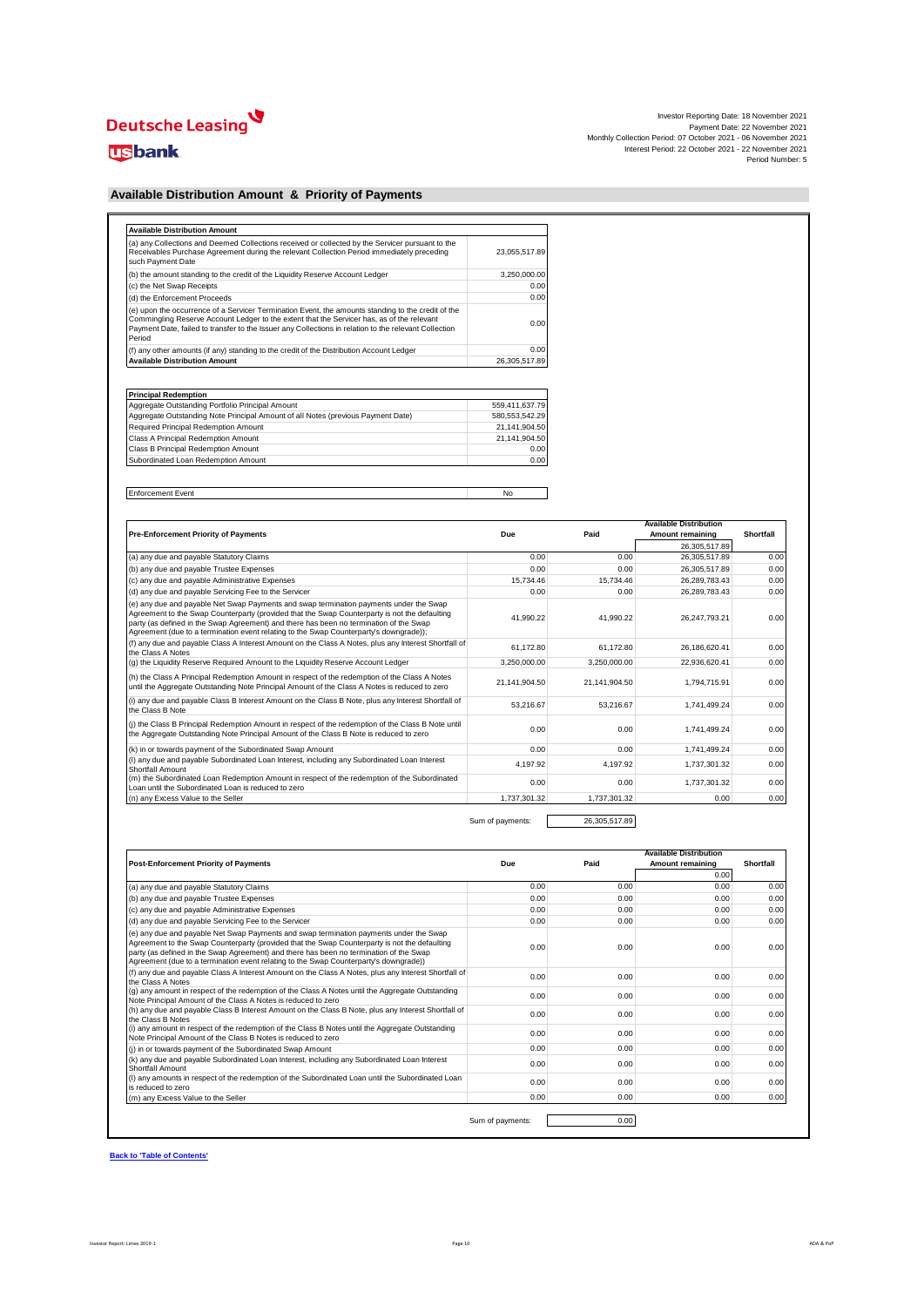Investor Reporting Date: 18 November 2021 Payment Date: 22 November 2021 Monthly Collection Period: 07 October 2021 - 06 November 2021 Interest Period: 22 October 2021 - 22 November 2021 Period Number: 5

### **Risk Retention**

| <b>Credit Enhancement - at Closing</b>                                                                                                                                                                                                                                                                                                                                                                                                                                                                                                                                                                                                                                                                                                                                                                     | <b>Size</b><br>(in EUR) | <b>Credit Enhancement</b><br>(in EUR) | <b>Credit Enhancement</b><br>(in %) | <b>Attachment Point</b><br>(in %) |
|------------------------------------------------------------------------------------------------------------------------------------------------------------------------------------------------------------------------------------------------------------------------------------------------------------------------------------------------------------------------------------------------------------------------------------------------------------------------------------------------------------------------------------------------------------------------------------------------------------------------------------------------------------------------------------------------------------------------------------------------------------------------------------------------------------|-------------------------|---------------------------------------|-------------------------------------|-----------------------------------|
| Class A Notes                                                                                                                                                                                                                                                                                                                                                                                                                                                                                                                                                                                                                                                                                                                                                                                              | 588,200,000.00          | 65,050,000.00                         | 10.01%                              | 9.51%                             |
| Class B Notes                                                                                                                                                                                                                                                                                                                                                                                                                                                                                                                                                                                                                                                                                                                                                                                              | 61,800,000.00           | 3.250.000.00                          | 0.50%                               | 0.00%                             |
| Subordinated Loan                                                                                                                                                                                                                                                                                                                                                                                                                                                                                                                                                                                                                                                                                                                                                                                          | 3.250.000.00            |                                       |                                     |                                   |
| Credit Enhancement - on current Payment Date                                                                                                                                                                                                                                                                                                                                                                                                                                                                                                                                                                                                                                                                                                                                                               | Size<br>(in EUR)        | <b>Credit Enhancement</b><br>(in EUR) | <b>Credit Enhancement</b><br>(in %) | <b>Attachment Point</b><br>(in %) |
| Class A Notes                                                                                                                                                                                                                                                                                                                                                                                                                                                                                                                                                                                                                                                                                                                                                                                              | 497.611.637.79          | 65,050,000.00                         | 11.63%                              | 11.05%                            |
| Class B Notes                                                                                                                                                                                                                                                                                                                                                                                                                                                                                                                                                                                                                                                                                                                                                                                              | 61,800,000.00           | 3,250,000.00                          | 0.58%                               | 0.00%                             |
| Subordinated Loan                                                                                                                                                                                                                                                                                                                                                                                                                                                                                                                                                                                                                                                                                                                                                                                          | 3.250.000.00            |                                       |                                     |                                   |
| Retention of net economic interest                                                                                                                                                                                                                                                                                                                                                                                                                                                                                                                                                                                                                                                                                                                                                                         |                         | <b>Total amount</b><br>(in EUR)       | Retention<br>(in %)                 |                                   |
| Class B Notes                                                                                                                                                                                                                                                                                                                                                                                                                                                                                                                                                                                                                                                                                                                                                                                              |                         | 61,800,000.00                         |                                     |                                   |
| Subordinated Loan                                                                                                                                                                                                                                                                                                                                                                                                                                                                                                                                                                                                                                                                                                                                                                                          |                         | 3.250.000.00                          |                                     |                                   |
| <b>Retention by the Seller</b>                                                                                                                                                                                                                                                                                                                                                                                                                                                                                                                                                                                                                                                                                                                                                                             |                         | 65.050.000.00                         | 11.63%                              |                                   |
| Deutsche Leasing Sparkassen AG & Co. KG - in its capacity as Seller, as Subordinated Lender and as "originator" within the meaning of the Securitisation<br>Regulation - will retain for the life of the Transaction a material net economic interest of not less than 5 per cent. in the Transaction in accordance with article 6<br>paragraph (3)(d) of the Securitisation Regulation. The Seller will (i) retain, on an ongoing basis until the earlier of the redemption of the Class A Notes in full and                                                                                                                                                                                                                                                                                              |                         |                                       |                                     |                                   |
| the Final Maturity Date, the Class B Note, in its capacity as Class B Note Purchaser, and (ii) retain, in its capacity as Subordinated Lender, on an ongoing basis<br>until the earlier of the redemption of the Class A Notes in full and the Final Maturity Date, a first loss tranche constituted by the claim for repayment of a loan<br>advance in an initial principal amount of EUR 3,250,000 (the "Subordinated Loan") made available by the Subordinated Lender to the Issuer under the<br>Subordinated Loan Agreement as of the Closing Date so that the sum of the aggregate principal amount of the Class B Notes and the principal amount of the<br>Subordinated Loan is equal to at least 5 per cent. of the nominal amount of the "securitised exposures" (i.e. the Purchased Receivables). |                         |                                       |                                     |                                   |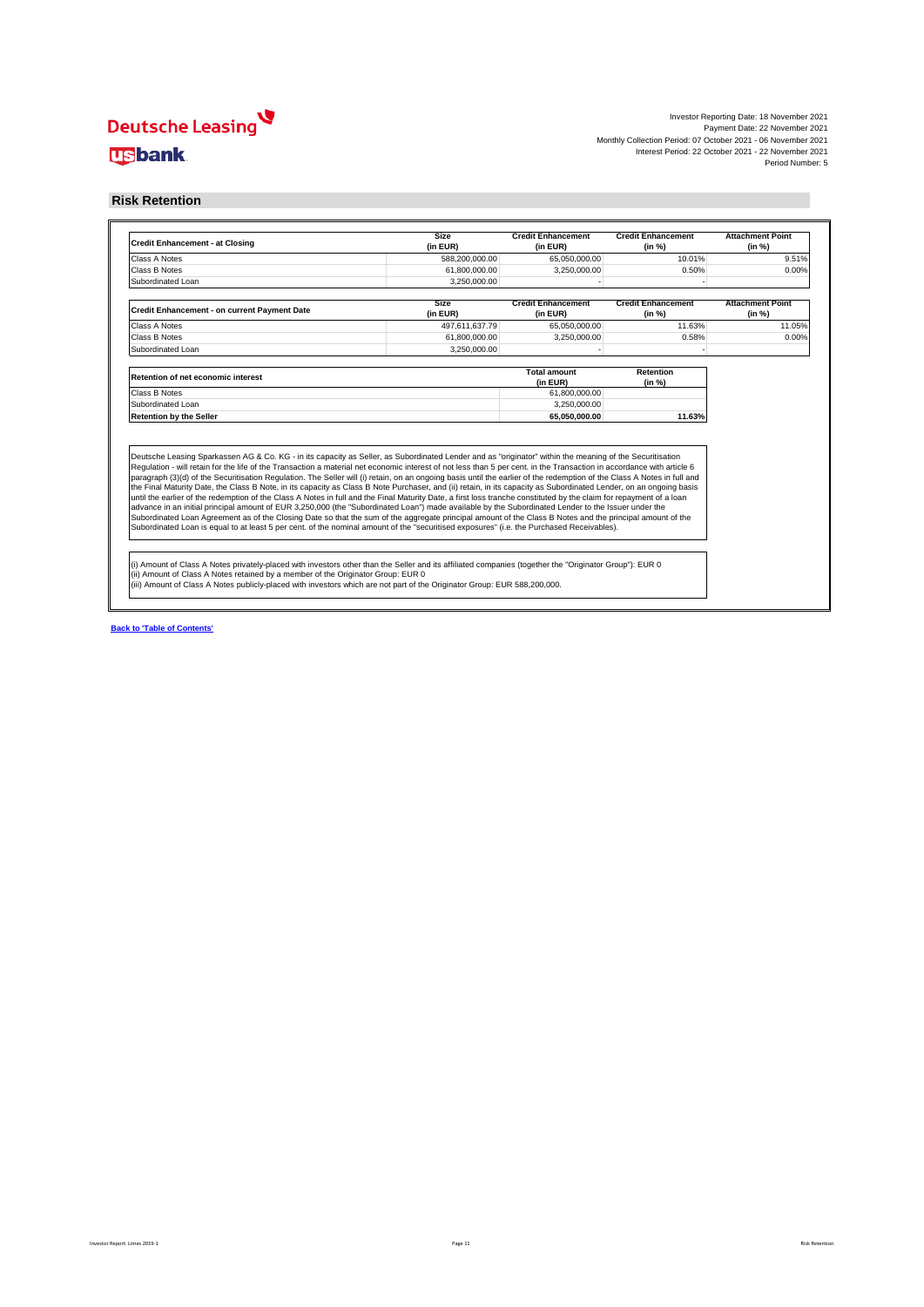

### **Collection Report**

| Aggregate Outstanding Portfolio Principal Amount (previous Cut-Off Date)                            | 580, 553, 542. 29 |
|-----------------------------------------------------------------------------------------------------|-------------------|
|                                                                                                     |                   |
| <b>Collections</b>                                                                                  | 23,055,517.89     |
| Interest                                                                                            | 1,993,438.13      |
| Recoveries (from Defaulted Receivables)                                                             | 0.00              |
| Principal prepayments                                                                               | 5,546,523.14      |
| Scheduled principal                                                                                 | 15,515,556.62     |
|                                                                                                     |                   |
| <b>Deemed Collections</b>                                                                           | 0.00              |
| (a) any Purchased Receivable is not an Eligible Receivable                                          | 0.00              |
| (b) the Outstanding Principal Amount of a Purchased Receivable is reduced as a result of a Dilution | 0.00              |
| (c) any Purchased Receivable is affected by any defences or objections or any other counter claims  | 0.00              |
| (d) any Representations and Warranties prove to have been incorrect                                 | 0.00              |
| <b>Defaulted Receivables</b>                                                                        | 79,824.74         |
|                                                                                                     |                   |
| Aggregate Outstanding Portfolio Principal Amount (current Cut-Off Date)                             | 559,411,637.79    |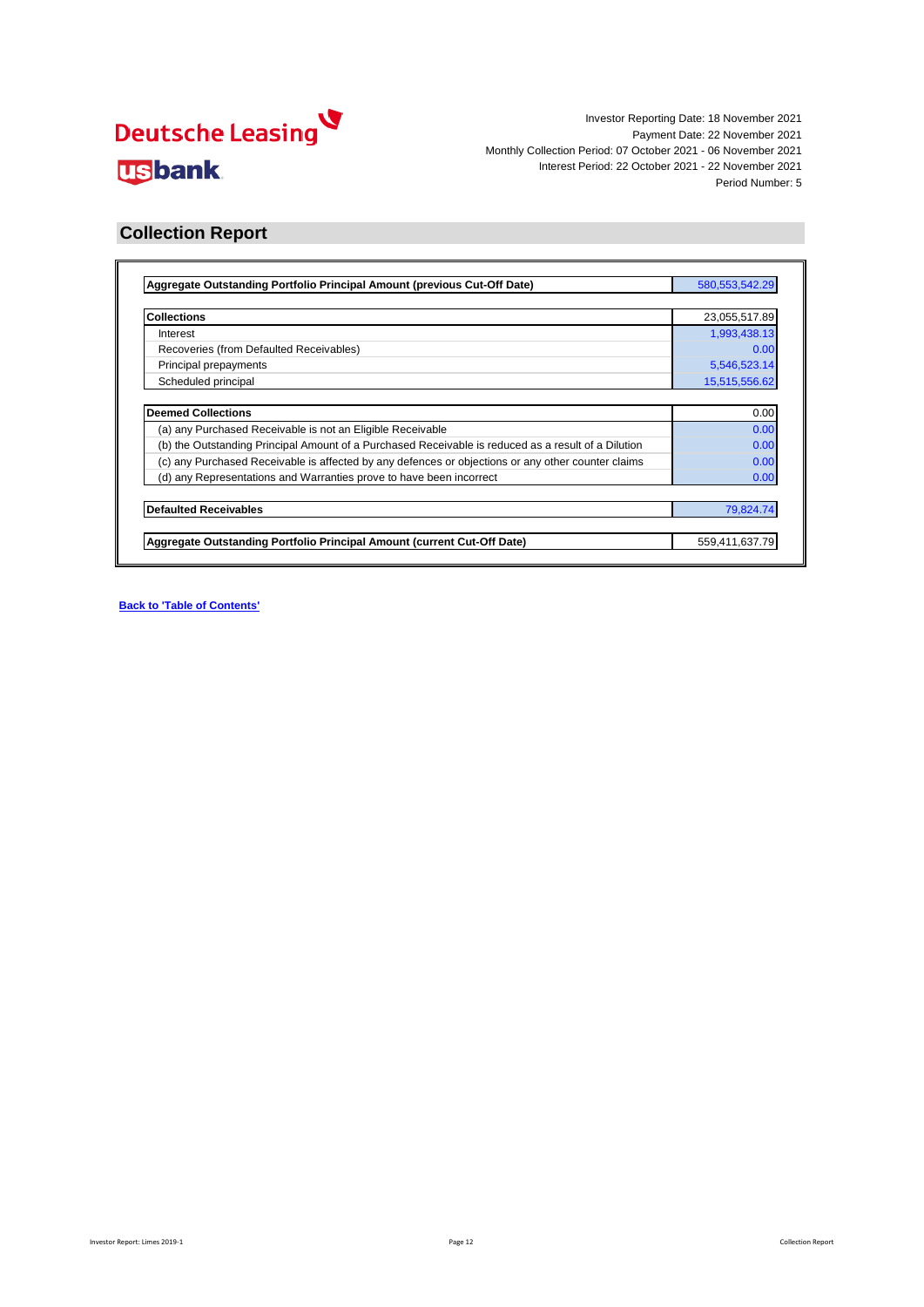# <mark>V</mark><br>الاتصاد السلطان<br>المسلم

Investor Reporting Date: 18 November 2021 Investor Reporting Date: 18 November 2021 Payment Date: 22 November 2021 Payment Date: 22 November 2021 Monthly Collection Period: 07 October 2021 - 06 November 2021 Monthly Collection Period: 07 October 2021 - 06 November 2021 Interest Period: 22 October 2021 - 22 November 2021 Interest Period: 22 October 2021 - 22 November 2021 Period Number: 5 Period Number: 5

|                                         |                               |                                              | PREPAYMENTS<br>DEFAULTS<br>RECOVERIES |               |              |                                                                        |                 |                            |                                    |                   |                          |                              |                                   |                          |  |  |  |  |
|-----------------------------------------|-------------------------------|----------------------------------------------|---------------------------------------|---------------|--------------|------------------------------------------------------------------------|-----------------|----------------------------|------------------------------------|-------------------|--------------------------|------------------------------|-----------------------------------|--------------------------|--|--|--|--|
| Period                                  | Cut-Off Date                  | Appregate Outstanding<br>Portfolio Principal | Progayments                           | SMM           | CPR.         | Number of<br>Defaulted<br><b><i><u><u><b>CONTRACTS</b></u></u></i></b> | <b>Detaults</b> | <b>Cumulative Defaults</b> | Cursulative<br><b>Default Rate</b> | <b>Recoveries</b> | Cumulative<br>Recoveries | Cursulative<br>Recovery Rate | Period                            | Cus-Off Day              |  |  |  |  |
| ×                                       | 07/06/2021                    | <b>CAR AND AND I</b><br>an an Xa X           |                                       |               |              |                                                                        | <b>CEANNA</b>   |                            | Adele                              |                   |                          |                              | ń<br>٠                            | 07/06/202                |  |  |  |  |
| $\mathbf{r}$                            | 06/07/2021<br>06/08/2021      | 616.158.377.56                               | 9037212<br>1,222,5241                 | 0.07<br>0.27% | oam<br>3.23% |                                                                        | \$263.2         | \$6,697.09<br>66,080.29    | didn's                             | 3,693.5           | 3,869.58                 | 0.009<br>5.80%               | $\mathbf{z}$                      | 06/07/202<br>06/08/202   |  |  |  |  |
| $\mathbf{a}$                            | 06/09/2021                    | 598,760,576,76                               | 1,093,925.92                          | 0.27          | 3,159        |                                                                        | 164,626.95      | 230,707.28                 | opes                               | son's             | 4,822.87                 | 2,099                        | $\lambda$                         | 06/09/202                |  |  |  |  |
| $\overline{a}$                          | 06/10/2021                    | <b>CAR CCV CAT IN</b>                        | 2,396,5727                            | 0.40          | 4,691        |                                                                        | <b>SALARA A</b> | 491.006.08                 | open                               | conc              | 10.165.43                | 2.079                        | $\delta$                          | 06/10/202                |  |  |  |  |
| s                                       | 06/11/2021                    | \$59,415,637.76                              | \$546.523.16                          | 0.96%         | 10,899       |                                                                        | 79.924.74       | 570,831.12                 | O.DRS                              | 00 <sup>o</sup>   | 10.165.43                | 1,79%                        | $\epsilon$                        | 09/11/202                |  |  |  |  |
|                                         | 06/12/2021                    |                                              |                                       |               |              |                                                                        |                 |                            |                                    |                   |                          |                              |                                   | 09/12/2022               |  |  |  |  |
|                                         | 06/01/2022                    |                                              |                                       |               |              |                                                                        |                 |                            |                                    |                   |                          |                              |                                   | 06/01/202                |  |  |  |  |
| $\mathbf{r}$                            | 06/02/2022                    |                                              |                                       |               |              |                                                                        |                 |                            |                                    |                   |                          |                              | $\mathbf{R}$                      | 06/02/202                |  |  |  |  |
| ٠                                       | numeros                       |                                              |                                       |               |              |                                                                        |                 |                            |                                    |                   |                          |                              |                                   | numero                   |  |  |  |  |
| 10<br>$\overline{a}$                    | 06/062022<br><b>NAMARING</b>  |                                              |                                       |               |              |                                                                        |                 |                            |                                    |                   |                          |                              | $50 -$<br>$\overline{\mathbf{H}}$ | 06/04/202<br>06/05/202   |  |  |  |  |
| 12                                      | 06/06/2022                    |                                              |                                       |               |              |                                                                        |                 |                            |                                    |                   |                          |                              | $^{12}$                           | 06/06/202                |  |  |  |  |
| 13                                      | ourchass2                     |                                              |                                       |               |              |                                                                        |                 |                            |                                    |                   |                          |                              | 13                                | 06/07/202                |  |  |  |  |
| <b>KA</b>                               | nemerance.                    |                                              |                                       |               |              |                                                                        |                 |                            |                                    |                   |                          |                              | <b>SA</b>                         | 06/08/202                |  |  |  |  |
| œ                                       | numeroso                      |                                              |                                       |               |              |                                                                        |                 |                            |                                    |                   |                          |                              | k6                                | 06/09/202                |  |  |  |  |
| 16                                      | 06/10/2022                    |                                              |                                       |               |              |                                                                        |                 |                            |                                    |                   |                          |                              | 16                                | 09/10/2022               |  |  |  |  |
| $\mathbf{r}$<br>tk                      | 06/11/2022<br>06/12/2022      |                                              |                                       |               |              |                                                                        |                 |                            |                                    |                   |                          |                              | $\mathbf{r}$<br>$\mathbf{u}$      | 09/11/2022<br>09/12/2022 |  |  |  |  |
| 19                                      | 06/01/2023                    |                                              |                                       |               |              |                                                                        |                 |                            |                                    |                   |                          |                              | 19                                | 06/01/202                |  |  |  |  |
| w                                       | 06/02/2023                    |                                              |                                       |               |              |                                                                        |                 |                            |                                    |                   |                          |                              | s.                                | 06/02/202                |  |  |  |  |
| $_{21}$                                 | 06/03/2023                    |                                              |                                       |               |              |                                                                        |                 |                            |                                    |                   |                          |                              | 21                                | 06/03/202                |  |  |  |  |
| $\overline{\mathbf{z}}$                 | 06/062023                     |                                              |                                       |               |              |                                                                        |                 |                            |                                    |                   |                          |                              | $\overline{22}$                   | 06/04/202                |  |  |  |  |
| $\overline{\mathbf{z}}$                 | 06/05/2023                    |                                              |                                       |               |              |                                                                        |                 |                            |                                    |                   |                          |                              | 22                                | 06/05/202                |  |  |  |  |
| 24                                      | 06/06/2023                    |                                              |                                       |               |              |                                                                        |                 |                            |                                    |                   |                          |                              | 24                                | 06/06/202                |  |  |  |  |
| ×                                       | 06/07/2023                    |                                              |                                       |               |              |                                                                        |                 |                            |                                    |                   |                          |                              | 26                                | 06/07/202                |  |  |  |  |
| $\mathbf{a}$<br>$\overline{\mathbf{z}}$ | 06/08/2023<br>06/09/2023      |                                              |                                       |               |              |                                                                        |                 |                            |                                    |                   |                          |                              | $^{26}$<br>27                     | 06/08/202<br>06/09/202   |  |  |  |  |
| $\mathbf{a}$                            | 06/10/2023                    |                                              |                                       |               |              |                                                                        |                 |                            |                                    |                   |                          |                              | 28                                | 09/10/2022               |  |  |  |  |
| $\omega$                                | 06/11/2023                    |                                              |                                       |               |              |                                                                        |                 |                            |                                    |                   |                          |                              | $\overline{2}$                    | 09/11/202                |  |  |  |  |
| on.                                     | 06/12/2023                    |                                              |                                       |               |              |                                                                        |                 |                            |                                    |                   |                          |                              | 20                                | 09/12/2022               |  |  |  |  |
| 21                                      | 06/01/2024                    |                                              |                                       |               |              |                                                                        |                 |                            |                                    |                   |                          |                              | $^{44}$                           | 06/01/202                |  |  |  |  |
| w                                       | nemoranou.                    |                                              |                                       |               |              |                                                                        |                 |                            |                                    |                   |                          |                              | $\ddot{ }$                        | 06/02/202                |  |  |  |  |
| 22<br>$^{44}$                           | 06/03/2024<br><b>GEOGRAPH</b> |                                              |                                       |               |              |                                                                        |                 |                            |                                    |                   |                          |                              | 22<br>$^{44}$                     | 06/03/202<br>06/04/202   |  |  |  |  |
| ×                                       | 06/05/2024                    |                                              |                                       |               |              |                                                                        |                 |                            |                                    |                   |                          |                              | 26                                | 06/05/202                |  |  |  |  |
| ú                                       | 06/06/2024                    |                                              |                                       |               |              |                                                                        |                 |                            |                                    |                   |                          |                              | u                                 | 06/06/202                |  |  |  |  |
| $\overline{x}$                          | os/cingoze                    |                                              |                                       |               |              |                                                                        |                 |                            |                                    |                   |                          |                              | $\mathbf{v}$                      | 06/07/202                |  |  |  |  |
| 28                                      | nemeranou.                    |                                              |                                       |               |              |                                                                        |                 |                            |                                    |                   |                          |                              | 28                                | 06/08/202                |  |  |  |  |
| $\sim$                                  | nemeters.                     |                                              |                                       |               |              |                                                                        |                 |                            |                                    |                   |                          |                              | $^{46}$                           | 06/09/202                |  |  |  |  |
| s6                                      | <b>GENERAL</b>                |                                              |                                       |               |              |                                                                        |                 |                            |                                    |                   |                          |                              | A0                                | 09/10/202                |  |  |  |  |
| 41                                      | 06/11/2024                    |                                              |                                       |               |              |                                                                        |                 |                            |                                    |                   |                          |                              | 41                                | 09/11/2020<br>09/12/202  |  |  |  |  |
| $\alpha$<br>$\alpha$                    | 06/12/2024<br>outegeas        |                                              |                                       |               |              |                                                                        |                 |                            |                                    |                   |                          |                              | $\mathbf{c}$<br>$\alpha$          | 0601202                  |  |  |  |  |
| $\overline{a}$                          | 06/02/2025                    |                                              |                                       |               |              |                                                                        |                 |                            |                                    |                   |                          |                              | 44                                | 06/02/202                |  |  |  |  |
| $\overline{a}$                          | nunerated.                    |                                              |                                       |               |              |                                                                        |                 |                            |                                    |                   |                          |                              | $\overline{a}$                    | 06/03/202                |  |  |  |  |
| 4ú                                      | 06/06/2025                    |                                              |                                       |               |              |                                                                        |                 |                            |                                    |                   |                          |                              | 44                                | 06/04/202                |  |  |  |  |
| $\overline{a}$                          | outdoords                     |                                              |                                       |               |              |                                                                        |                 |                            |                                    |                   |                          |                              | $\overline{a}$                    | 06/05/202                |  |  |  |  |
| $\overline{\phantom{a}}$                | 06/06/2026                    |                                              |                                       |               |              |                                                                        |                 |                            |                                    |                   |                          |                              | 48                                | 06/06/202                |  |  |  |  |
| $\bullet$                               | ourcross                      |                                              |                                       |               |              |                                                                        |                 |                            |                                    |                   |                          |                              | 49                                | 06/07/202                |  |  |  |  |
| so.<br>61                               | 06/08/2025<br>06/09/2025      |                                              |                                       |               |              |                                                                        |                 |                            |                                    |                   |                          |                              | s.<br>\$5                         | 06/06/202<br>06/09/202   |  |  |  |  |
| 62                                      | 06/10/2025                    |                                              |                                       |               |              |                                                                        |                 |                            |                                    |                   |                          |                              | $^{52}$                           | 09/10/2020               |  |  |  |  |
| sa                                      | 06/11/2025                    |                                              |                                       |               |              |                                                                        |                 |                            |                                    |                   |                          |                              | sa                                | 09/11/2020               |  |  |  |  |
| 54                                      | 06/12/2026                    |                                              |                                       |               |              |                                                                        |                 |                            |                                    |                   |                          |                              | 54                                | 09/12/2020               |  |  |  |  |
| $_{\alpha}$                             | 06/01/2026                    |                                              |                                       |               |              |                                                                        |                 |                            |                                    |                   |                          |                              | $_{\rm cc}$                       | 06/01/202                |  |  |  |  |
| s.                                      | 06/02/2026                    |                                              |                                       |               |              |                                                                        |                 |                            |                                    |                   |                          |                              | $\overline{a}$                    | 06/02/202                |  |  |  |  |
| S7                                      | 06/03/2026                    |                                              |                                       |               |              |                                                                        |                 |                            |                                    |                   |                          |                              | $\circ$                           | 06/03/202                |  |  |  |  |
| $\alpha$                                | 06/06/2026                    |                                              |                                       |               |              |                                                                        |                 |                            |                                    |                   |                          |                              | ca                                | 06/04/202                |  |  |  |  |
| s<br>60                                 | 06/05/2026<br>06/06/2026      |                                              |                                       |               |              |                                                                        |                 |                            |                                    |                   |                          |                              | sa<br>40                          | 06/05/202<br>06/06/202   |  |  |  |  |
|                                         |                               |                                              |                                       |               |              |                                                                        |                 |                            |                                    |                   |                          |                              |                                   |                          |  |  |  |  |

**Performance Performance**

|     |                              | Approgate Outstanding | PREPAYMENTS        |         |          | Number of | DEFAULTS         |                            |                                    |            | RECOVERIES               |                                     |                                |                              |                    |                        |                |                |             |              | <b>DELINQUENCIES</b> |                |           |            |                 |             |              |            |
|-----|------------------------------|-----------------------|--------------------|---------|----------|-----------|------------------|----------------------------|------------------------------------|------------|--------------------------|-------------------------------------|--------------------------------|------------------------------|--------------------|------------------------|----------------|----------------|-------------|--------------|----------------------|----------------|-----------|------------|-----------------|-------------|--------------|------------|
| iod | Cut-Off Date                 | Portfolio Principal   | Ргадаулисса        | SMM     | CPR      | Defaulted | Detaults         | <b>Cumulative Defaults</b> | Cursulative<br><b>Default Rate</b> | Recoveries | Cumulative<br>Recoveries | Cursulative<br><b>Recovery Rate</b> | Period                         | Cus-Off Date                 | Not delinquent     | 1-30 days              | 21-60 days     | 61-90 days     | 91-120 days | 121-150 days | > 150 days           | Not delinquent | 1-30 days | 31-60 days | 61-98 days      | 91-120 days | 121-150 days | > 150 days |
|     | 07/06/2021                   | <b>CAS DOG OF</b>     |                    |         |          |           |                  |                            |                                    |            |                          |                                     |                                | 0706/2021                    |                    |                        |                |                |             |              |                      |                |           |            |                 |             |              |            |
| z.  | numbers.                     | <b>AN ON WAY</b>      | <b>CONTRACTOR</b>  | - 0.000 | C-ROOM   |           | <b>CALLAN AN</b> | 56,097.09                  | A Ave.                             |            |                          | 0.006                               | $\sim$                         | GEORGIA 1                    | <b>CAN ANY ANY</b> | <b>A CAN AREA</b>      |                |                |             |              |                      | 99.6%          | COMPACT   | O ONC      | A.M.            | AM6         | COM.         | Arrest 1   |
|     | 06/08/2021                   | 616.158.377.56        | 1,732,524.08       | 0.27%   | 3225     |           | \$260.00         | 66,080.29                  | didn's                             |            | 3,869.58                 | 5.80%                               | $\rightarrow$                  | 09/08/2021                   | 613806217          | 2.272.160.36           |                | 0 <sup>2</sup> |             |              |                      | sees.          | o.etc.    | 0.0%       | 4.0%            | 0.0%        | 0.0%         | 0.0%       |
|     | 06/09/2021                   | 598,760,576.7         | $-1.0000000$       | $-0.99$ | $-9.65%$ |           | 1040000          | 230,707.28                 | com                                |            | 4.822.87                 | 2.099                               | $\rightarrow$                  | 06/09/2021                   | 599-499-122        | 10103-011-00           | 492,099.2      |                |             |              |                      | 99.6%          | 0.4%      | cos        | $-0.0\%$        | OZN.        | a.ons        | $-606$     |
|     | <b>GENVING</b>               | <b>CAN COV CAY</b>    |                    | 0.405   | 4,69%    |           | <b>MARGARET</b>  | 491,006.00                 | AM6                                |            | 10105-03                 | 10%                                 | $\sim$                         | Governors.                   | 6764191            | <b>Address Address</b> | <b>Advised</b> |                |             |              |                      | 99.9%          | 0.656     | AMC.       | $\overline{AB}$ | AM6         | 0.006        | - 4.000    |
|     | 06/11/2021                   | 559,411,637.7         | <b>COACH CORP.</b> | 0.969   | 10,89%   |           | 794047           | 670,831.12                 | O.DRS                              |            | 10,165.43                | 1.799                               | $\sim$                         | 09/11/2021                   | SSRASAR11          | 2790, 611.0            | 127.179.       |                | 29.236.3    |              |                      | 99.9%          | 0.5%      | cos        | 0.0%            | OZN.        | apts.        | 0.0%       |
|     | 06/12/2021                   |                       |                    |         |          |           |                  |                            |                                    |            |                          |                                     | $-6$<br><b>COL</b>             | 09/12/2021                   |                    |                        |                |                |             |              |                      |                |           |            |                 |             |              |            |
|     | 06/01/2022<br>06/02/2022     |                       |                    |         |          |           |                  |                            |                                    |            |                          |                                     | $\sim$                         | 06/01/2022<br>06/02/2022     |                    |                        |                |                |             |              |                      |                |           |            |                 |             |              |            |
|     | numeroso                     |                       |                    |         |          |           |                  |                            |                                    |            |                          |                                     | <b>College College College</b> | construction                 |                    |                        |                |                |             |              |                      |                |           |            |                 |             |              |            |
|     | 06/06/2022                   |                       |                    |         |          |           |                  |                            |                                    |            |                          |                                     | $50 -$                         | 06/04/2022                   |                    |                        |                |                |             |              |                      |                |           |            |                 |             |              |            |
| Ŧ   | <b>NAMPROV</b>               |                       |                    |         |          |           |                  |                            |                                    |            |                          |                                     | $\overline{1}$                 | nuncano)                     |                    |                        |                |                |             |              |                      |                |           |            |                 |             |              |            |
|     | 06/06/2022                   |                       |                    |         |          |           |                  |                            |                                    |            |                          |                                     | $\rightarrow$                  | 06/06/2022                   |                    |                        |                |                |             |              |                      |                |           |            |                 |             |              |            |
|     | 06/07/2022                   |                       |                    |         |          |           |                  |                            |                                    |            |                          |                                     | 13                             | 06/07/2022                   |                    |                        |                |                |             |              |                      |                |           |            |                 |             |              |            |
| u.  | 06/08/2022                   |                       |                    |         |          |           |                  |                            |                                    |            |                          |                                     | <b>SALE</b>                    | 06/08/2022                   |                    |                        |                |                |             |              |                      |                |           |            |                 |             |              |            |
|     | nemannos.                    |                       |                    |         |          |           |                  |                            |                                    |            |                          |                                     | $\overline{\phantom{a}}$       | constrato                    |                    |                        |                |                |             |              |                      |                |           |            |                 |             |              |            |
| é.  | 06/10/2022                   |                       |                    |         |          |           |                  |                            |                                    |            |                          |                                     | 29.11                          | 09/10/2022                   |                    |                        |                |                |             |              |                      |                |           |            |                 |             |              |            |
| o.  | 06/11/2022                   |                       |                    |         |          |           |                  |                            |                                    |            |                          |                                     | $-97$                          | 09/11/2022                   |                    |                        |                |                |             |              |                      |                |           |            |                 |             |              |            |
| s.  | 06/12/2022<br>06/01/2023     |                       |                    |         |          |           |                  |                            |                                    |            |                          |                                     | 18<br><b>SOLUTION</b>          | 09/12/2022<br>09/01/2023     |                    |                        |                |                |             |              |                      |                |           |            |                 |             |              |            |
|     | 06/02/2023                   |                       |                    |         |          |           |                  |                            |                                    |            |                          |                                     |                                | 09/02/2023                   |                    |                        |                |                |             |              |                      |                |           |            |                 |             |              |            |
| H.  | 06/03/2023                   |                       |                    |         |          |           |                  |                            |                                    |            |                          |                                     | 21                             | 06/03/2023                   |                    |                        |                |                |             |              |                      |                |           |            |                 |             |              |            |
|     | 06/06/2023                   |                       |                    |         |          |           |                  |                            |                                    |            |                          |                                     | <b>AN</b>                      | 06042023                     |                    |                        |                |                |             |              |                      |                |           |            |                 |             |              |            |
|     | 06/05/2023                   |                       |                    |         |          |           |                  |                            |                                    |            |                          |                                     | <b>AN</b>                      | 09/05/2023                   |                    |                        |                |                |             |              |                      |                |           |            |                 |             |              |            |
| u   | numeross.                    |                       |                    |         |          |           |                  |                            |                                    |            |                          |                                     | 24                             | 0606/2023                    |                    |                        |                |                |             |              |                      |                |           |            |                 |             |              |            |
|     | newproces                    |                       |                    |         |          |           |                  |                            |                                    |            |                          |                                     |                                | common                       |                    |                        |                |                |             |              |                      |                |           |            |                 |             |              |            |
|     | numerous.                    |                       |                    |         |          |           |                  |                            |                                    |            |                          |                                     | <b>ALC</b>                     | constitute of                |                    |                        |                |                |             |              |                      |                |           |            |                 |             |              |            |
|     | 06/09/2023                   |                       |                    |         |          |           |                  |                            |                                    |            |                          |                                     | 27                             | 06/09/2023                   |                    |                        |                |                |             |              |                      |                |           |            |                 |             |              |            |
|     | 06/10/2023                   |                       |                    |         |          |           |                  |                            |                                    |            |                          |                                     | 28                             | 09/10/2023                   |                    |                        |                |                |             |              |                      |                |           |            |                 |             |              |            |
|     | 06/11/2023<br>06/12/2023     |                       |                    |         |          |           |                  |                            |                                    |            |                          |                                     | 29.<br>20                      | 09/11/2023<br>09/12/2023     |                    |                        |                |                |             |              |                      |                |           |            |                 |             |              |            |
|     | 06/01/2024                   |                       |                    |         |          |           |                  |                            |                                    |            |                          |                                     | 35                             | 06/01/2024                   |                    |                        |                |                |             |              |                      |                |           |            |                 |             |              |            |
|     | 06/02/2024                   |                       |                    |         |          |           |                  |                            |                                    |            |                          |                                     | 32                             | 06/02/2024                   |                    |                        |                |                |             |              |                      |                |           |            |                 |             |              |            |
|     | 06/03/2024                   |                       |                    |         |          |           |                  |                            |                                    |            |                          |                                     | 22                             | 09/03/2024                   |                    |                        |                |                |             |              |                      |                |           |            |                 |             |              |            |
|     | 06/06/2024                   |                       |                    |         |          |           |                  |                            |                                    |            |                          |                                     | $\mathbf{u}$                   | GOM/WHA                      |                    |                        |                |                |             |              |                      |                |           |            |                 |             |              |            |
|     | 06/05/2024                   |                       |                    |         |          |           |                  |                            |                                    |            |                          |                                     | 35                             | 06/05/2024                   |                    |                        |                |                |             |              |                      |                |           |            |                 |             |              |            |
|     | 06/06/2024                   |                       |                    |         |          |           |                  |                            |                                    |            |                          |                                     | 149                            | 0606/2024                    |                    |                        |                |                |             |              |                      |                |           |            |                 |             |              |            |
|     | GENEVANIA                    |                       |                    |         |          |           |                  |                            |                                    |            |                          |                                     | <b>AB</b>                      | Gordonia                     |                    |                        |                |                |             |              |                      |                |           |            |                 |             |              |            |
|     | 06/08/2024                   |                       |                    |         |          |           |                  |                            |                                    |            |                          |                                     | 28                             | 09/08/2024                   |                    |                        |                |                |             |              |                      |                |           |            |                 |             |              |            |
|     | 06/09/2024<br>GENNING A      |                       |                    |         |          |           |                  |                            |                                    |            |                          |                                     | $29 -$<br>A <sup>2</sup>       | 09/09/2024<br><b>GOVERNM</b> |                    |                        |                |                |             |              |                      |                |           |            |                 |             |              |            |
|     | 06/11/2024                   |                       |                    |         |          |           |                  |                            |                                    |            |                          |                                     | $-45$                          | 09/15/2024                   |                    |                        |                |                |             |              |                      |                |           |            |                 |             |              |            |
|     | 06/12/2024                   |                       |                    |         |          |           |                  |                            |                                    |            |                          |                                     | $\overline{a}$                 | 09/12/2024                   |                    |                        |                |                |             |              |                      |                |           |            |                 |             |              |            |
|     | outstates                    |                       |                    |         |          |           |                  |                            |                                    |            |                          |                                     | 42                             | 06/01/2025                   |                    |                        |                |                |             |              |                      |                |           |            |                 |             |              |            |
| u.  | ourcesses.                   |                       |                    |         |          |           |                  |                            |                                    |            |                          |                                     | 44                             | 06/02/2025                   |                    |                        |                |                |             |              |                      |                |           |            |                 |             |              |            |
|     | 06/03/2025                   |                       |                    |         |          |           |                  |                            |                                    |            |                          |                                     | $\overline{K}$                 | 06032025                     |                    |                        |                |                |             |              |                      |                |           |            |                 |             |              |            |
|     | 06/06/2025<br><b>NAVOIDS</b> |                       |                    |         |          |           |                  |                            |                                    |            |                          |                                     | $-49$<br>$\overline{a}$        | 06/04/2025<br>noncome.       |                    |                        |                |                |             |              |                      |                |           |            |                 |             |              |            |
| o.  | outsignes.                   |                       |                    |         |          |           |                  |                            |                                    |            |                          |                                     | AB                             | 09/06/2025                   |                    |                        |                |                |             |              |                      |                |           |            |                 |             |              |            |
|     | ourcess                      |                       |                    |         |          |           |                  |                            |                                    |            |                          |                                     | 49                             | 09/07/2025                   |                    |                        |                |                |             |              |                      |                |           |            |                 |             |              |            |
|     | 06/08/2025                   |                       |                    |         |          |           |                  |                            |                                    |            |                          |                                     | SO <sub>1</sub>                | 06/08/2025                   |                    |                        |                |                |             |              |                      |                |           |            |                 |             |              |            |
| ×.  | 06/09/2025                   |                       |                    |         |          |           |                  |                            |                                    |            |                          |                                     | St.                            | 0609/2025                    |                    |                        |                |                |             |              |                      |                |           |            |                 |             |              |            |
| ×.  | 06/10/2025                   |                       |                    |         |          |           |                  |                            |                                    |            |                          |                                     | 62                             | 09/10/2025                   |                    |                        |                |                |             |              |                      |                |           |            |                 |             |              |            |
|     | 06/11/2025                   |                       |                    |         |          |           |                  |                            |                                    |            |                          |                                     | $62-$                          | 09/11/2025                   |                    |                        |                |                |             |              |                      |                |           |            |                 |             |              |            |
|     | 06/12/2025                   |                       |                    |         |          |           |                  |                            |                                    |            |                          |                                     | 54                             | 09/12/2025                   |                    |                        |                |                |             |              |                      |                |           |            |                 |             |              |            |
| ×   | okengege                     |                       |                    |         |          |           |                  |                            |                                    |            |                          |                                     | <b>CC</b>                      | 06/01/2026                   |                    |                        |                |                |             |              |                      |                |           |            |                 |             |              |            |
|     | 06/02/2026<br>06/03/2026     |                       |                    |         |          |           |                  |                            |                                    |            |                          |                                     | 57                             | 06/02/2026<br>06/03/2026     |                    |                        |                |                |             |              |                      |                |           |            |                 |             |              |            |
|     | 06/06/2026                   |                       |                    |         |          |           |                  |                            |                                    |            |                          |                                     | sa                             | <b>GENERAL</b>               |                    |                        |                |                |             |              |                      |                |           |            |                 |             |              |            |
|     | 06/05/2026                   |                       |                    |         |          |           |                  |                            |                                    |            |                          |                                     | co.                            | 0605/2026                    |                    |                        |                |                |             |              |                      |                |           |            |                 |             |              |            |
| ń   | 06/06/2026                   |                       |                    |         |          |           |                  |                            |                                    |            |                          |                                     | 60                             | 06/06/2026                   |                    |                        |                |                |             |              |                      |                |           |            |                 |             |              |            |
|     |                              |                       |                    |         |          |           |                  |                            |                                    |            |                          |                                     |                                |                              |                    |                        |                |                |             |              |                      |                |           |            |                 |             |              |            |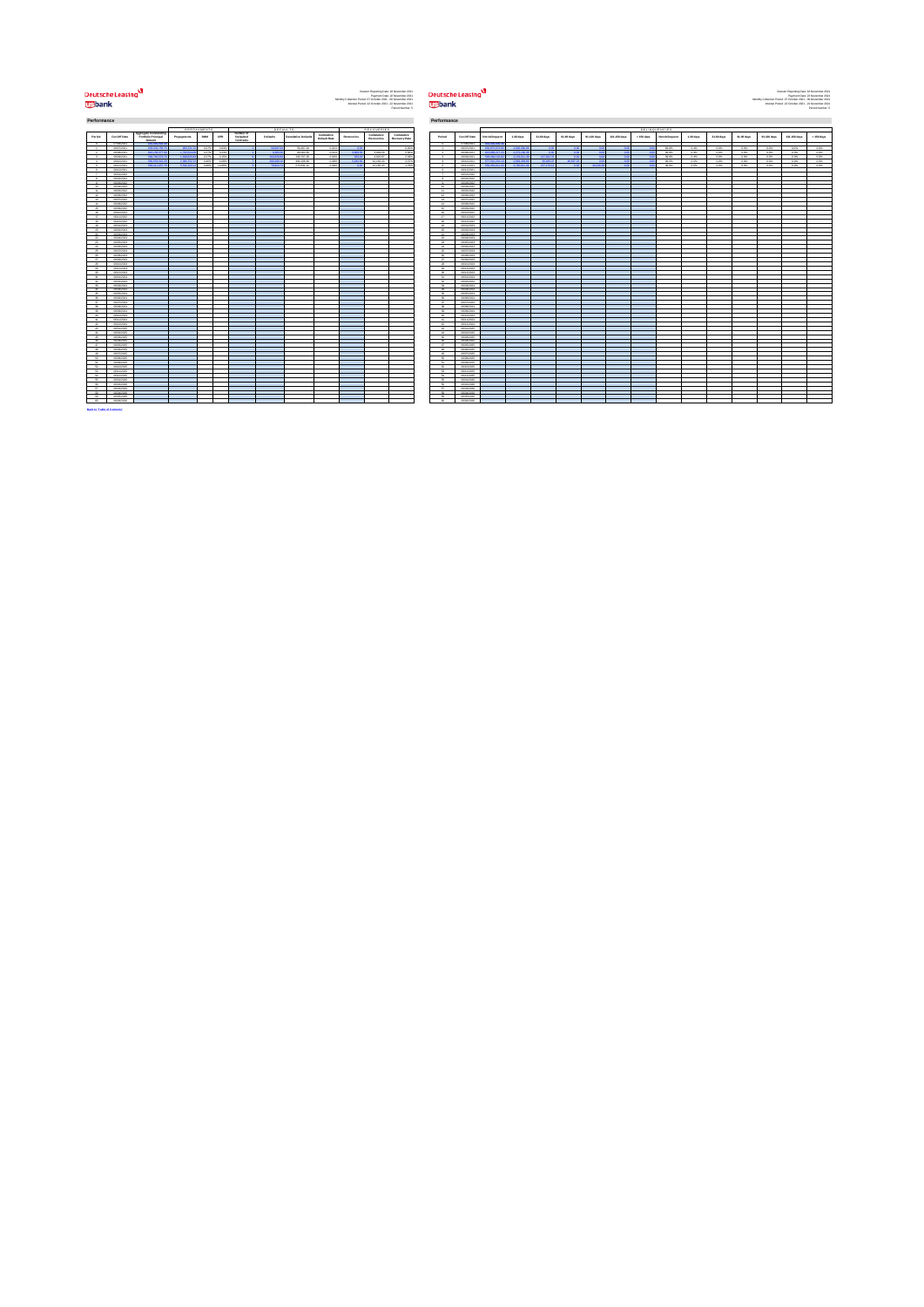

#### **Amortisation Schedule**

| Period          | Cut-Off Date       | <b>Aggregate Outstanding Portfolio</b><br><b>Principal Amount</b> | <b>Amortisation</b> |
|-----------------|--------------------|-------------------------------------------------------------------|---------------------|
| n               | ###############    | 9411637                                                           | 0.00                |
|                 | ***************    | 543.749.576.03                                                    | ******************* |
| 5               | ###############    | 528 212 008 66                                                    | #################   |
| 3               | *****************  | 512,637,714.78                                                    | #################   |
| 4               | ###############    | .000.852.5                                                        | ******************  |
| ĥ               | ###############    | 481,232,341.11                                                    | #################   |
| ĥ               | ****************   | 5 107 252 66                                                      | ******************* |
|                 |                    |                                                                   |                     |
|                 | ###############    | 49,101,157.8                                                      | #################   |
| R               | ****************   | 33 042 959 76                                                     | #################   |
| $\overline{a}$  | ***************    | 417,265,853.52                                                    | ******************* |
| 1ſ              | ###############    | 01,981,711.1                                                      | #################   |
| 11              | ****************   | 6.273.715.46                                                      | #################   |
| 12              | ###############    | 370,768,935.15                                                    | ******************* |
| 13              | ###############    |                                                                   | #################   |
|                 |                    | 5,992,152.61                                                      |                     |
| 14              | ****************   | 341 406 318 15                                                    | #################   |
| 15              | ****************   | 326,505,867.64                                                    | #################   |
| 16              | ###############    | 311,445,319.63                                                    | #################   |
| 17              | ##############     | 297,575,106.25                                                    | #################   |
| 18              | ###############    | 283,765,383.40                                                    | #################   |
| 10              | ***************    |                                                                   | ******************* |
|                 |                    | 269.748.736.83                                                    |                     |
| 20              | ###############    |                                                                   | #################   |
| $\overline{21}$ | ****************   | 242.761.046.70                                                    | #################   |
| 22              | ***************    | 228,940,425.84                                                    | ******************* |
| 23              | ###############    | 16,571,3<br>5 R                                                   | #################   |
| 24              | ****************   | 203,961,596.93                                                    | #################   |
| っち              |                    |                                                                   |                     |
|                 | ###############    | 192,246,942.93                                                    | ******************* |
| 26              | *****************  | 180,382,119.79                                                    | #################   |
| 27              | ****************   | <b>10 ARR 401 28</b><br>16                                        | #################   |
| 28              | ****************   | 158,422,595.18                                                    | #################   |
| 29              | ###############    | 148.018.778.66                                                    | #################   |
| 30              | ##############     | 137,614,072.18                                                    | #################   |
| 31              | ###############    | 127 201 513 18                                                    | #################   |
| 32              | ****************   |                                                                   | #################   |
|                 |                    | 116,972,589.89                                                    |                     |
| 33              | ###############    | 31.                                                               | 9.204.358.05        |
| 34              | ****************   | 98,949,491.52                                                     | 8,818,740.32        |
| २६              | ***************    | 90,705,319.33                                                     | 8,244,172.19        |
| 36              | *****************  |                                                                   | ,774,080.49         |
| 27              | *****************  | 75,450,132.11                                                     | 7,481,106.73        |
| 38              | ###############    | 68,303,433.19                                                     |                     |
|                 |                    |                                                                   | 7,146,698.92        |
| 39              | *****************  | 61.528.245.94                                                     | 6,775,187.25        |
| 40              | ****************   | 302 624 76                                                        | 6.135.621.18        |
| 41              | ****************   | 50, 157, 372. 77                                                  | 5,235,251.99        |
| 42              | ****************   | 45.307.734.68                                                     | 4.849.638.09        |
| 43              | ##############     | 39,168,229.44                                                     | 6,139,505.24        |
| 44              | *****************  | 34,215,066.25                                                     | 4,953,163.19        |
| 45              | ****************   |                                                                   | 4,560,946.30        |
|                 |                    | 29,654,119.95                                                     |                     |
| 46              | ###############    |                                                                   | 4,000,413.52        |
| 47              | ****************   | 21,301,184.88                                                     | 4,352,521.55        |
| 48              | ****************   | 18,301,639.31                                                     | 2.999.545.57        |
| 40              | ****************   |                                                                   | 2 286 552 75        |
| 50              | ****************   | 13,667,507.91                                                     | 2.347.578.65        |
| 51              | ****************   |                                                                   | 2.118.938.86        |
|                 |                    | 11,548,569.05                                                     |                     |
| 52              | ##############     | 9.001.                                                            | 1,919,567.55        |
| 53              | ****************   | 8.190.077.37                                                      | 1.438.924.13        |
| 54              | ##############     | 7,042,888.25                                                      | 1,147,189.12        |
| 55              | *****************  | 5,947,580.58                                                      | 1,095,307.67        |
| 56              | ****************   | 4.888.994.51                                                      | 1.058.586.07        |
| 57              | *****************  | 4,209,134.03                                                      | 679,860.48          |
|                 |                    |                                                                   |                     |
| 58              | ****************** | 3,249,911.87                                                      | 959,222.16          |
| 50              | ###############    |                                                                   | 502.852.58          |
| 60              | ****************   | 1,381,788.79                                                      | 1,365,270.50        |
| 61              | ***************    | 871.390.92                                                        | 510,397.87          |
| 62              | ****************** |                                                                   | 281.475.03          |
| 63              | ****************   | 119 635 48                                                        | 470.280.41          |
|                 |                    |                                                                   |                     |
| 64              | ****************   | 3,124.71                                                          | 116,510.77          |
| 6F              | *****************  | n on                                                              | 3.124.71            |
| 66              | ****************   | 0.00                                                              | 0.00                |
| 67              | ****************** | 0.00                                                              | 0.00                |
| 68              | *****************  | 0.00                                                              | 0.00                |
| 69              | *****************  | n nn                                                              | 0.00                |
|                 |                    |                                                                   |                     |
| 70              | ##############     | 0.00                                                              | 0.00                |
| 71              | ****************   | 0.00                                                              | 0.00                |
| 72              | ****************   | 0.00                                                              | 0.00                |
| 73              | *****************  | 0.00                                                              | 0.00                |
| 74              | ****************** | 0.00                                                              | 0.00                |
|                 |                    |                                                                   |                     |
| 76              | ****************   |                                                                   | 0.00                |
| 76              | ****************   | 0.00                                                              | 0.00                |
| 77              | ****************   | 0.00                                                              | 0.00                |
| 78              | *****************  | n or                                                              | 0.00                |
|                 |                    | 0.00                                                              | 0.00                |
|                 |                    |                                                                   |                     |
| 79              | ****************   |                                                                   |                     |
| 80              | ****************   | 0.00                                                              | 0.00                |
| 81              | *****************  | 0.00                                                              | 0.00                |
| 82              | ****************   | 0.00                                                              | 0.00                |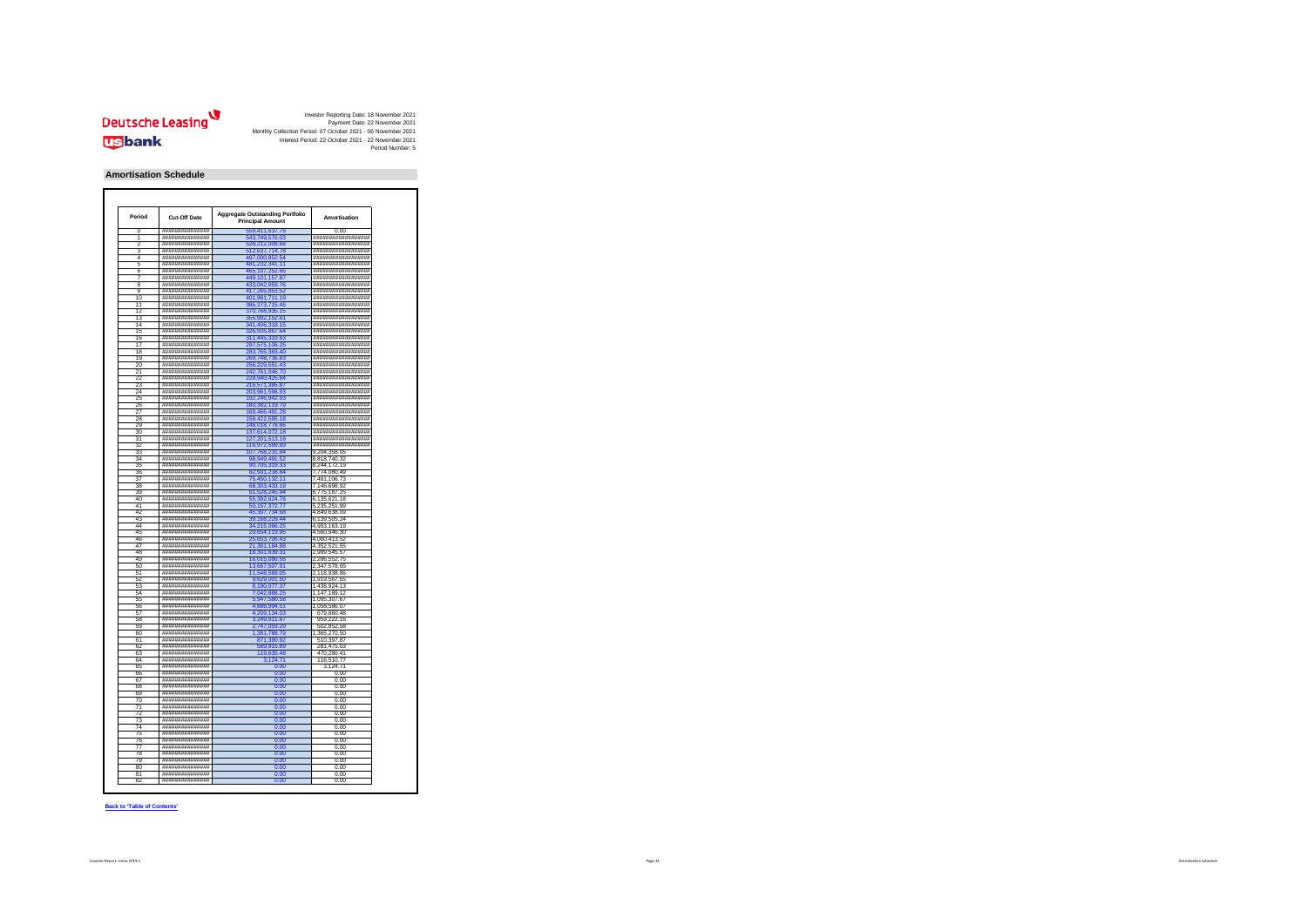

| Investor Reporting Date: 18 November 2021                     |                                |                  |  |
|---------------------------------------------------------------|--------------------------------|------------------|--|
|                                                               | Payment Date: 22 November 2021 |                  |  |
| Monthly Collection Period: 07 October 2021 - 06 November 2021 |                                |                  |  |
| Interest Period: 22 October 2021 - 22 November 2021           |                                |                  |  |
|                                                               |                                | Period Number: 5 |  |

#### **Stratification Tables**

| <b>Contract Type</b>                      | Number         | % of Number      | <b>Outstanding Principal Amount (EUR)</b> | % Outstanding Principal Amount |
|-------------------------------------------|----------------|------------------|-------------------------------------------|--------------------------------|
| Leasing                                   | 3,452          | 21.68%           | 157,356,285.56                            | 28.13%                         |
| Hire Purchase                             | 12,468         | 78.32%           | 402,055,352.23                            | 71.87%                         |
| <b>Grand Total</b>                        | 15,920         | 100.00%          | 559,411,637.79                            | 100.00%                        |
|                                           |                |                  |                                           |                                |
|                                           |                |                  |                                           |                                |
| <b>Asset Type</b>                         | Number         | % of Number      | <b>Outstanding Principal Amount (EUR)</b> | % Outstanding Principal Amount |
| Other Equipment                           | 6,210          | 39.01%           | 217,788,133.39                            | 38.93%                         |
| <b>Construction Machinery</b>             | 3,163          | 19.87%           | 172,030,527.12                            | 30.75%                         |
| Vehicles                                  | 6,547          | 41.12%           | 169,592,977.28                            | 30.32%                         |
| <b>Grand Total</b>                        | 15,920         | 100.00%          | 559,411,637.79                            | 100.00%                        |
|                                           |                |                  |                                           |                                |
| <b>Outstanding Principal Amount (EUR)</b> | Number         | % of Number      | <b>Outstanding Principal Amount (EUR)</b> | % Outstanding Principal Amount |
| $0-10,000$                                | 4,277          | 26.87%           | 25,555,974.87                             | 4.57%                          |
| 10,000-20,000 [                           | 4,378          | 27.50%           | 63,867,095.17                             | 11.42%                         |
| 20,000-30,000                             | 2,392          | 15.03%           | 58,529,603.45                             | 10.46%                         |
| 30,000-40,000                             | 1,437          | 9.03%            | 49,678,061.04                             | 8.88%                          |
| 40,000-50,000 [                           | 776            | 4.87%            | 34,505,917.16                             | 6.17%                          |
| 50,000-60,000                             | 588            | 3.69%            | 32,031,961.43                             | 5.73%                          |
| 60,000-70,000                             | 376            | 2.36%            | 24,329,718.75                             | 4.35%                          |
| 70,000-80,000 [                           | 304            | 1.91%            | 22,705,065.80                             | 4.06%                          |
| 80,000-90,000                             | 248            | 1.56%            | 20,968,299.12                             | 3.75%                          |
| 90,000-100,000                            | 185            | 1.16%            | 17,559,406.30                             | 3.14%                          |
| 100,000-150,000                           | 487            | 3.06%            | 58,772,766.41                             | 10.51%                         |
| 150,000-200,000                           | 188            | 1.18%            | 32,061,619.69                             | 5.73%                          |
| 200,000-250,000                           | 92             | 0.58%            | 20,668,146.94                             | 3.69%                          |
| 250,000-300,000                           | 57             | 0.36%            | 15,505,772.07                             | 2.77%                          |
| 300,000-350,000                           | 26             | 0.16%            | 8,364,364.67                              | 1.50%                          |
| 350,000-400,000                           | 13             | 0.08%            | 4,830,582.75                              | 0.86%                          |
| 400,000-450,000                           | 20             | 0.13%            | 8,476,334.02                              | 1.52%                          |
| 450,000-500,000                           | 12             | 0.08%            | 5,600,816.11                              | 1.00%                          |
| 500,000-1,000,000                         | 47             | 0.30%            | 31,372,942.78                             | 5.61%                          |
| 1,000,000-2,000,000                       | 16             | 0.10%            | 21,870,568.35                             | 3.91%                          |
| $=2.000.000$                              | $\overline{1}$ | 0.01%            | 2,156,620.91                              | 0.39%                          |
| <b>Grand Total</b>                        | 15,920         | 100.00%          | 559,411,637.79                            | 100.00%                        |
|                                           |                |                  |                                           |                                |
| Max                                       | 2,156,620.91   |                  |                                           |                                |
| Min                                       | 606.87         |                  |                                           |                                |
| Average                                   | 35,138.92      |                  |                                           |                                |
|                                           |                |                  |                                           |                                |
| <b>Instalment (EUR)</b>                   | Number         | % of Number      | <b>Outstanding Principal Amount (EUR)</b> | % Outstanding Principal Amount |
| $0 - 500$ [                               | 6,482          | 40.72%           | 65,837,176.53                             | 11.77%                         |
| 500-1,000                                 | 4,963          | 31.17%           | 111,767,933.42                            | 19.98%                         |
| 1,000-1,500                               | 1,858          | 11.67%           | 73,759,559.26                             | 13.19%                         |
| 1,500-2,000                               | 817            | 5.13%            | 46,129,446.93                             | 8.25%                          |
| 2,000-2,500                               | 521            | 3.27%            | 38,673,335.28                             | 6.91%                          |
| $2,500-3,000$                             | 350            | 2.20%            | 31,553,802.53                             | 5.64%                          |
| $[3,000-3,500]$                           | 219            | 1.38%            | 24,025,884.21                             | 4.29%                          |
| $3,500 - 4,000$                           | 176            | 1.11%            | 20,914,173.38                             | 3.74%                          |
| 4,000-4,500                               | 102            | 0.64%            | 12,770,524.11                             | 2.28%                          |
| 4,500-5,000                               | 76             | 0.48%            | 11,620,328.51                             | 2.08%                          |
| 5,000-10,000                              | 233            | 1.46%            | 50,693,050.09                             | 9.06%                          |
| 10,000-15,000                             | 62             | 0.39%            | 22,652,499.01                             | 4.05%                          |
| 15,000-20,000                             | 27             | 0.17%            | 16,322,354.92                             | 2.92%                          |
| 20,000-25,000                             | 16             | 0.10%            | 13, 105, 244. 99                          | 2.34%                          |
| 25,000-30,000                             | $\overline{7}$ | 0.04%            | 6,412,798.88                              | 1.15%                          |
| 30,000-35,000                             | $\overline{4}$ | 0.03%            | 3,803,675.77                              | 0.68%                          |
| 35,000-40,000                             | $\sqrt{2}$     | 0.01%            | 2,649,837.28                              | 0.47%                          |
| $>= 40,000$                               | 5              | 0.03%            | 6,720,012.69                              | 1.20%                          |
| <b>Grand Total</b>                        | 15,920         | 100.00%          | 559,411,637.79                            | 100.00%                        |
|                                           |                |                  |                                           |                                |
| Max                                       | 69,164.00      |                  |                                           |                                |
| Min                                       | 56.00          |                  |                                           |                                |
| Average                                   | 1,087.13       |                  |                                           |                                |
| Weighted Average                          | 4,809.05       |                  |                                           |                                |
|                                           |                |                  |                                           |                                |
|                                           |                |                  |                                           |                                |
| <b>Original Term</b>                      | Number         | % of Number      | <b>Outstanding Principal Amount (EUR)</b> | % Outstanding Principal Amount |
| 12-24                                     | 19             | 0.12%            | 261,484.32                                | 0.05%                          |
| 24-36                                     | 308            | 1.93%            | 7,456,531.45                              | 1.33%                          |
| 36-48                                     | 2,402          | 15.09%           | 44,870,262.39                             | 8.02%                          |
| 48-60                                     | 4,796          | 30.13%           | 135,248,813.14                            | 24.18%                         |
| 60-72                                     | 5,943          | 37.33%           | 242,160,894.35                            | 43.29%                         |
| $72 - 84$                                 | 2,313          | 14.53%           | 122,680,978.50                            | 21.93%                         |
| $>= 84$                                   | 139            | 0.87%            | 6,732,673.64                              | 1.20%                          |
| <b>Grand Total</b>                        | 15,920         | 100.00%          | 559,411,637.79                            | 100.00%                        |
| Max                                       | 84.00          |                  |                                           |                                |
| Min                                       | 18.00          |                  |                                           |                                |
| Average                                   | 54.89          |                  |                                           |                                |
| Weighted Average                          | 58.49          |                  |                                           |                                |
|                                           |                |                  |                                           |                                |
|                                           |                |                  |                                           |                                |
| Seasoning                                 | Number         | % of Number      | <b>Outstanding Principal Amount (EUR)</b> | % Outstanding Principal Amount |
| $0 - 12$                                  | 2,342          | 14.71%           | 104,099,401.20                            | 18.61%                         |
| $12 - 24$                                 | 7,407          | 46.53%           | 285,182,896.07                            | 50.98%                         |
| 24-36                                     | 4,323          | 27.15%           | 130,709,542.07                            | 23.37%                         |
| 36-48                                     | 1,252          | 7.86%            | 28,694,342.58                             | 5.13%                          |
| $>= 48$                                   | 596            | 3.74%            | 10,725,455.87                             | 1.92%                          |
| <b>Grand Total</b>                        | 15,920         | 100.00%          | 559,411,637.79                            | 100.00%                        |
|                                           |                |                  |                                           |                                |
| Max                                       | 75.00          |                  |                                           |                                |
| Min                                       | 6.00           |                  |                                           |                                |
| Average                                   | 22.23          |                  |                                           |                                |
| Weighted Average                          | 20.08          |                  |                                           |                                |
|                                           |                |                  |                                           |                                |
|                                           |                |                  |                                           |                                |
| <b>Remaining Term</b>                     |                |                  |                                           |                                |
|                                           | Number         | % of Number      | <b>Outstanding Principal Amount (EUR)</b> | % Outstanding Principal Amount |
| $24$<br>$[24-36]$                         | 4,630<br>4,372 | 29.08%<br>27.46% | 79,474,104.11<br>145,067,330.39           | 14.21%<br>25.93%               |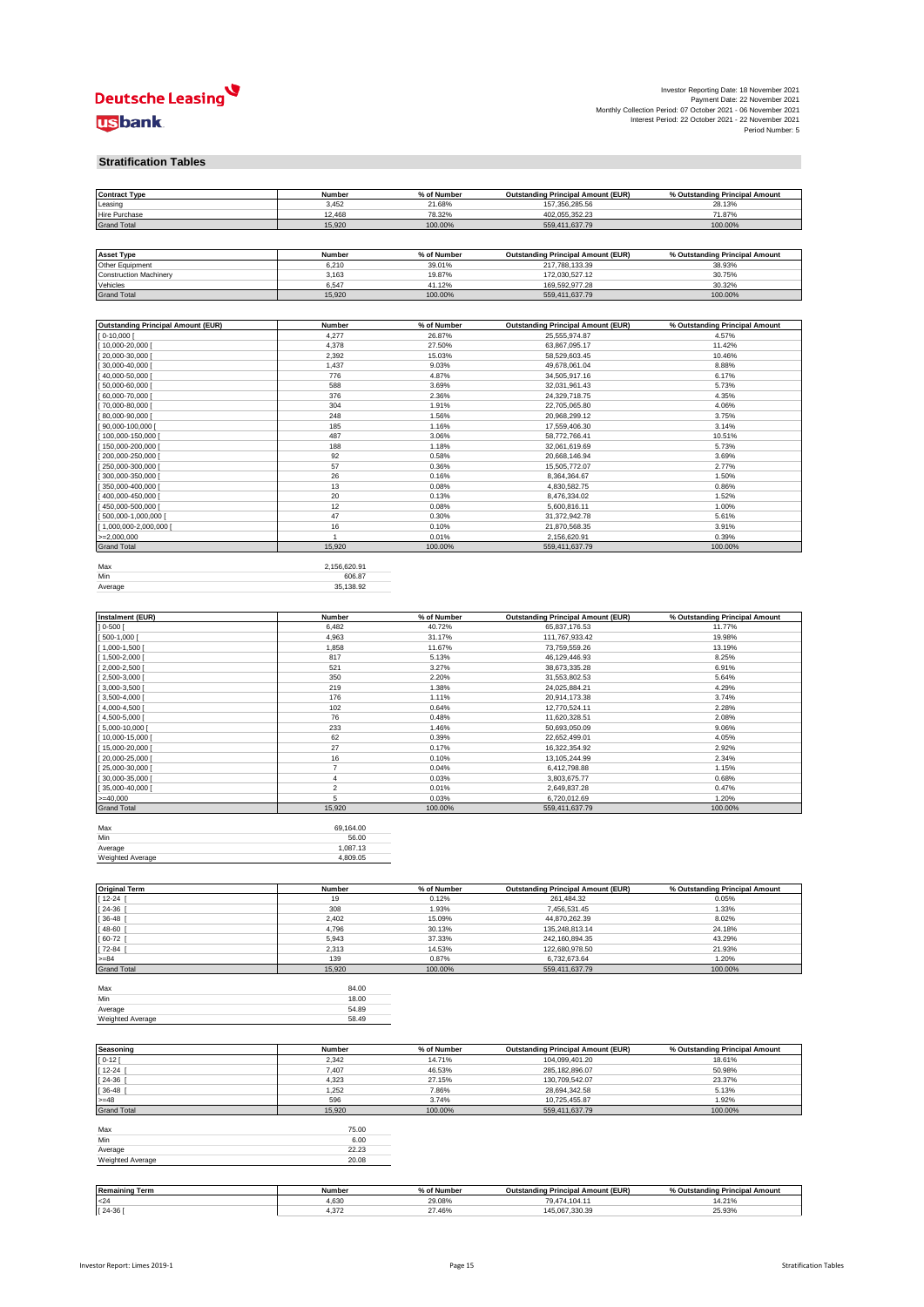| $[36 - 48]$        | 4,402  | 27.65%  | 190,775,682.47 | 34.10%  |
|--------------------|--------|---------|----------------|---------|
| $[48-60]$          | 2,175  | 13.66%  | 120,665,989.26 | 21.57%  |
| $[60-72]$          | 341    | 2.14%   | 23,428,531.56  | 4.19%   |
| <b>Grand Total</b> | 15,920 | 100.00% | 559,411,637.79 | 100.00% |
|                    |        |         |                |         |
| Max                | 66.00  |         |                |         |
| Min                | 7.00   |         |                |         |
| Average            | 32.66  |         |                |         |
| Weighted Average   | 38.42  |         |                |         |

| <b>Origination Year</b> | Number | % of Number | <b>Outstanding Principal Amount (EUR)</b> | % Outstanding Principal Amount |
|-------------------------|--------|-------------|-------------------------------------------|--------------------------------|
| 2015                    | 13     | 0.08%       | 111.546.25                                | 0.02%                          |
| 2016                    | 139    | 0.87%       | 2,699,969.71                              | 0.48%                          |
| 2017                    | 547    | 3.44%       | 9.599.238.82                              | 1.72%                          |
| 2018                    | 1,307  | 8.21%       | 31,206,308.68                             | 5.58%                          |
| 2019                    | 5,032  | 31.61%      | 158.937.360.20                            | 28.41%                         |
| 2020                    | 7.100  | 44.60%      | 277,127,975.90                            | 49.54%                         |
| 2021                    | 1.782  | 11.19%      | 79.729.238.23                             | 14.25%                         |
| <b>Grand Total</b>      | 15.920 | 100.00%     | 559.411.637.79                            | 100.00%                        |

| <b>Maturity Year</b> | Number | % of Number | <b>Outstanding Principal Amount (EUR)</b> | % Outstanding Principal Amount |
|----------------------|--------|-------------|-------------------------------------------|--------------------------------|
| 2022                 | 1,594  | 10.01%      | 18.088.302.91                             | 3.23%                          |
| 2023                 | 3.776  | 23.72%      | 80.792.147.36                             | 14.44%                         |
| 2024                 | 4.434  | 27.85%      | 156.545.975.95                            | 27.98%                         |
| 2025                 | 4.208  | 26.43%      | 191.741.072.84                            | 34.28%                         |
| 2026                 | 1.702  | 10.69%      | 98.056.987.64                             | 17.53%                         |
| 2027                 | 206    | 1.29%       | 14.187.151.09                             | 2.54%                          |
| <b>Grand Total</b>   | 15.920 | 100.00%     | 559.411.637.79                            | 100.00%                        |

| Lessees (Top 20)   | Number         | % of Number | <b>Outstanding Principal Amount (EUR)</b> | % Outstanding Principal Amount |
|--------------------|----------------|-------------|-------------------------------------------|--------------------------------|
|                    | 9              | 0.06%       | 2,303,967.31                              | 0.41%                          |
| 2                  | $\overline{2}$ | 0.01%       | 2,254,867.52                              | 0.40%                          |
| 3                  |                | 0.01%       | 2,156,620.91                              | 0.39%                          |
|                    | $\overline{2}$ | 0.01%       | 2,098,883.91                              | 0.38%                          |
| 5                  | 11             | 0.07%       | 2,098,184.73                              | 0.38%                          |
| 6                  |                | 0.04%       | 2,064,133.60                              | 0.37%                          |
|                    |                | 0.03%       | 1,730,471.86                              | 0.31%                          |
| 8                  | 8              | 0.05%       | 1,698,719.75                              | 0.30%                          |
| 9                  |                | 0.01%       | 1,688,629.21                              | 0.30%                          |
| 10                 | 8              | 0.05%       | 1,605,790.70                              | 0.29%                          |
| 11                 | $\overline{2}$ | 0.01%       | 1,554,244.19                              | 0.28%                          |
| 12                 | 2              | 0.01%       | 1,516,258.96                              | 0.27%                          |
| 13                 |                | 0.01%       | 1,487,572.69                              | 0.27%                          |
| 14                 | 4              | 0.03%       | 1,445,516.41                              | 0.26%                          |
| 15                 |                | 0.01%       | 1,416,988.91                              | 0.25%                          |
| 16                 |                | 0.01%       | 1,400,521.93                              | 0.25%                          |
| 17                 | 5              | 0.03%       | 1,394,193.33                              | 0.25%                          |
| 18                 | 9              | 0.06%       | 1,347,808.49                              | 0.24%                          |
| 19                 |                | 0.01%       | 1,320,932.18                              | 0.24%                          |
| 20                 | $\mathfrak{p}$ | 0.01%       | 1,300,771.62                              | 0.23%                          |
| <b>Grand Total</b> | 15,920         | 100.00%     | 559,411,637.79                            | 100.00%                        |

| Lessee Groups (Top 20) | Number         | % of Number | <b>Outstanding Principal Amount (EUR)</b> | % Outstanding Principal Amount |
|------------------------|----------------|-------------|-------------------------------------------|--------------------------------|
|                        | 13             | 0.08%       | 4,499,696.04                              | 0.80%                          |
| $\overline{2}$         | 41             | 0.26%       | 3,754,770.45                              | 0.67%                          |
| 3                      | 22             | 0.14%       | 2,700,365.17                              | 0.48%                          |
| 14                     | $\overline{2}$ | 0.01%       | 2,254,867.52                              | 0.40%                          |
| 5                      | 9              | 0.06%       | 2,246,302.38                              | 0.40%                          |
| 6                      |                | 0.01%       | 2,156,620.91                              | 0.39%                          |
| 17                     | 15             | 0.09%       | 2,121,384.98                              | 0.38%                          |
| 8                      | $\overline{2}$ | 0.01%       | 2,098,883.91                              | 0.38%                          |
| 9                      | 11             | 0.07%       | 2,098,184.73                              | 0.38%                          |
| 10                     | 22             | 0.14%       | 2,073,173.94                              | 0.37%                          |
| 11                     | 9              | 0.06%       | 1,817,637.49                              | 0.32%                          |
| 12                     | 6              | 0.04%       | 1,707,204.30                              | 0.31%                          |
| 13                     |                | 0.01%       | 1,688,629.21                              | 0.30%                          |
| 14                     | $\overline{2}$ | 0.01%       | 1,635,260.57                              | 0.29%                          |
| 15                     | 8              | 0.05%       | 1,605,790.70                              | 0.29%                          |
| 16                     | $\overline{2}$ | 0.01%       | 1,554,244.19                              | 0.28%                          |
| 17                     | $\overline{2}$ | 0.01%       | 1,516,258.96                              | 0.27%                          |
| 18                     |                | 0.01%       | 1,487,572.69                              | 0.27%                          |
| 19                     | 9              | 0.06%       | 1,458,144.60                              | 0.26%                          |
| 20                     |                | 0.03%       | 1,445,516.41                              | 0.26%                          |
| <b>Grand Total</b>     | 15,920         | 100.00%     | 559,411,637.79                            | 100.00%                        |

| <b>Payment Method</b>    | Number        | % of Number | <b>Outstanding Principal Amount (EUR)</b> | % Outstanding Principal Amount |
|--------------------------|---------------|-------------|-------------------------------------------|--------------------------------|
| <b>Direct Debit</b>      | 15.920        | 100.00%     | 559.411.637.79                            | 100.00%                        |
| <b>Bank Transfer</b>     |               | $0.00\%$    | 0.00                                      | 0.00%                          |
| <b>Grand Total</b>       | 15,920        | 100.00%     | 559.411.637.79                            | 100.00%                        |
|                          |               |             |                                           |                                |
|                          |               |             |                                           |                                |
| <b>Payment Frequency</b> | <b>Number</b> | % of Number | <b>Outstanding Principal Amount (EUR)</b> | % Outstanding Principal Amount |
|                          |               |             |                                           |                                |

Monthly 15,920 100.00% 559,411,637.79 100.00% Grand Total 15,920 100.00% 559,411,637.79 100.00%

| <b>Payment Day</b>   | Number | % of Number | <b>Outstanding Principal Amount (EUR)</b> | % Outstanding Principal Amount |
|----------------------|--------|-------------|-------------------------------------------|--------------------------------|
|                      | 15,889 | 99.81%      | 556.498.571.45                            | 99.48%                         |
| 15                   | 31     | 0.19%       | 2.913.066.34                              | 0.52%                          |
| <b>Grand Total</b>   | 15,920 | 100.00%     | 559,411,637.79                            | 100.00%                        |
|                      |        |             |                                           |                                |
|                      |        |             |                                           |                                |
| <b>Discount Rate</b> | Number | % of Number | <b>Outstanding Principal Amount (EUR)</b> | % Outstanding Principal Amount |
| 4.0%                 | 15.920 | 100.00%     | 559.411.637.79                            | 100.00%                        |
| <b>Grand Total</b>   | 15.920 | 100.00%     | 559.411.637.79                            | 100.00%                        |

| <b>NACE</b>                                   | Number | % of Number | <b>Outstanding Principal Amount (EUR)</b> | % Outstanding Principal Amount |
|-----------------------------------------------|--------|-------------|-------------------------------------------|--------------------------------|
| A - Agriculture, Forestry and Fishing         | 651    | 4.09%       | 21.533.597.26                             | 3.85%                          |
| B - Mining and Quarrying                      | 82     | 0.52%       | 7.558.694.80                              | 1.35%                          |
| C - Manufacturing                             | 2.126  | 13.35%      | 97.649.505.14                             | 17.46%                         |
| D - Electricity, Gas, Steam and Air Condition | 57     | 0.36%       | 3.562.470.31                              | 0.64%                          |
| E - Water Supply; Sewerage, Waste Managmnt, R | 308    | 1.93%       | 22.085.398.64                             | 3.95%                          |
| F - Construction                              | 3.368  | 21.16%      | 108.446.906.37                            | 19.39%                         |
| G - Wholesale, Retail Trade, Repair of Motor  | 2.426  | 15.24%      | 71.944.812.15                             | 12.86%                         |
| H - Transportation and Storage                | 1.537  | 9.65%       | 61.197.370.35                             | 10.94%                         |
| - Accommodation and Food Service Activiti     | 464    | 2.91%       | 8.576.320.87                              | 1.53%                          |

 $\overline{\phantom{a}}$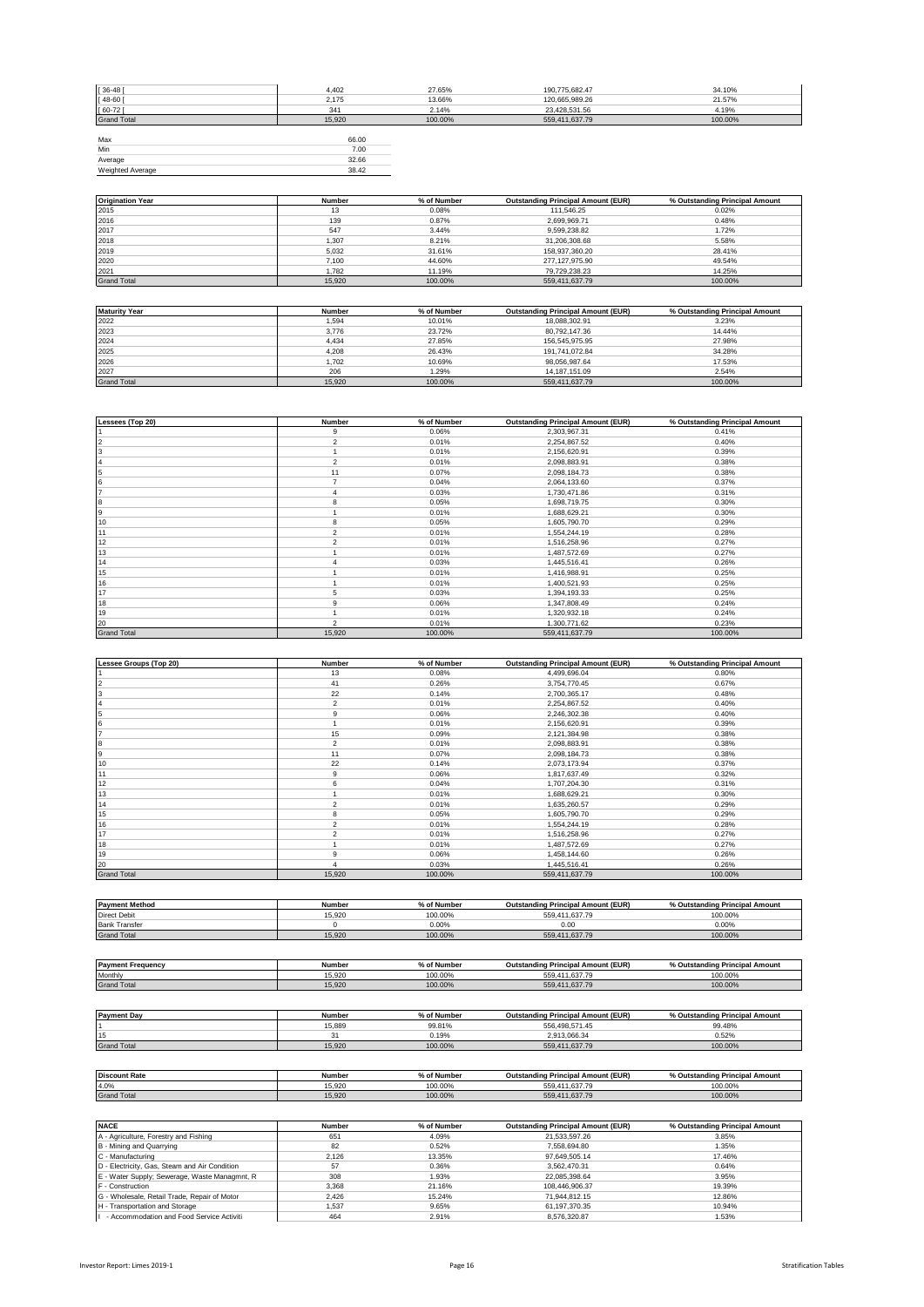| J - Information and Communication             | 163    | 1.02%   | 5.113.897.28   | 0.91%   |
|-----------------------------------------------|--------|---------|----------------|---------|
| K - Financial and Insurance Activities        | 136    | 0.85%   | 5.491.649.39   | 0.98%   |
| L - Real Estate Activities                    | 349    | 2.19%   | 14.365.426.91  | 2.57%   |
| M - Professional, Scientific and Technical Ac | 860    | 5.40%   | 25.000.783.85  | 4.47%   |
| N - Administrative and Support Service Activi | 2.007  | 12.61%  | 73.155.294.34  | 13.08%  |
| O - Public Adm. and Defence; Compulsory Socia | 42     | 0.26%   | 1.478.830.33   | 0.26%   |
| P - Education                                 | 106    | 0.67%   | 1.637.561.90   | 0.29%   |
| Q - Human Health and Social Work Activities   | 608    | 3.82%   | 15.187.139.34  | 2.71%   |
| R - Arts. Entertainment and Recreation        | 220    | 1.38%   | 5.396.818.77   | 0.96%   |
| S - Other Service Activities                  | 394    | 2.47%   | 9.793.496.92   | 1.75%   |
| T - Act. of Households as Employers; Undiff.  |        | 0.02%   | 13,860.04      | 0.00%   |
| U - Activities of Extraterritorial Organisati | 13     | 0.08%   | 221.802.83     | 0.04%   |
| <b>Grand Total</b>                            | 15,920 | 100.00% | 559.411.637.79 | 100.00% |

| <b>Federal State</b> | <b>Number</b> | % of Number | <b>Outstanding Principal Amount (EUR)</b> | % Outstanding Principal Amount |
|----------------------|---------------|-------------|-------------------------------------------|--------------------------------|
| Baden-Württemberg    | 1.858         | 11.67%      | 64,695,830.11                             | 11.56%                         |
| Bayern               | 2.437         | 15.31%      | 89,062,149.99                             | 15.92%                         |
| <b>Berlin</b>        | 224           | 1.41%       | 14,032,561.20                             | 2.51%                          |
| Brandenburg          | 514           | 3.23%       | 18,319,005.53                             | 3.27%                          |
| Bremen               | 73            | 0.46%       | 2,868,835.59                              | 0.51%                          |
| Hamburg              | 392           | 2.46%       | 15,014,614.41                             | 2.68%                          |
| Hessen               | 1.547         | 9.72%       | 52,806,729.53                             | 9.44%                          |
| Mecklenburg-Vorpomm. | 467           | 2.93%       | 19.053.446.28                             | 3.41%                          |
| Niedersachsen        | 1.700         | 10.68%      | 55.415.015.04                             | 9.91%                          |
| Nordrhein-Westfalen  | 3,063         | 19.24%      | 101,637,548.40                            | 18.17%                         |
| Rheinland-Pfalz      | 832           | 5.23%       | 31,620,446.58                             | 5.65%                          |
| Saarland             | 186           | 1.17%       | 6,752,358.99                              | 1.21%                          |
| Sachsen              | 669           | 4.20%       | 21.775.326.11                             | 3.89%                          |
| Sachsen-Anhalt       | 452           | 2.84%       | 20,923,644.20                             | 3.74%                          |
| Schleswig-Holstein   | 921           | 5.79%       | 25,477,723.28                             | 4.55%                          |
| Thüringen            | 585           | 3.67%       | 19,956,402.55                             | 3.57%                          |
| <b>Grand Total</b>   | 15,920        | 100.00%     | 559,411,637.79                            | 100.00%                        |